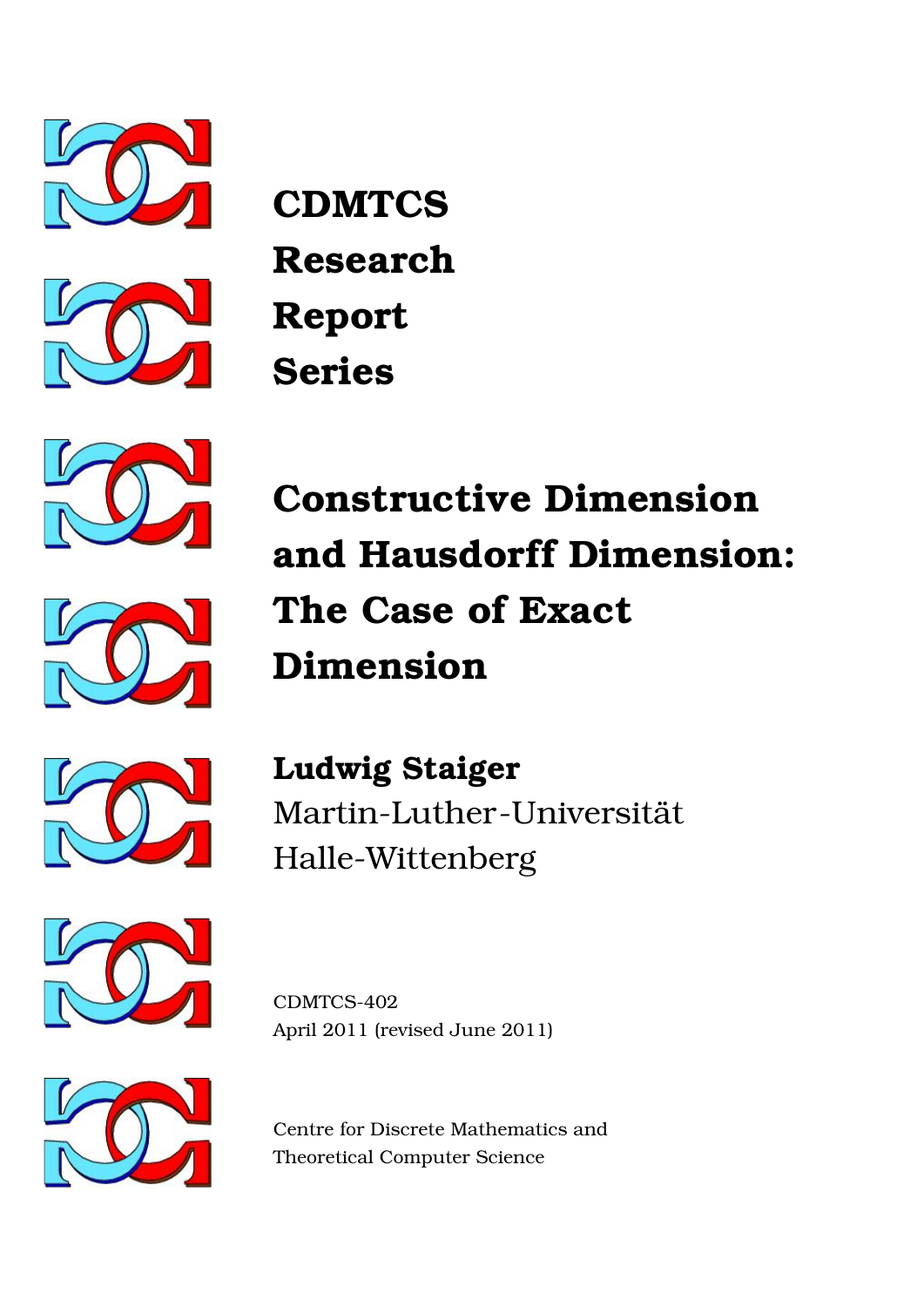# **Constructive Dimension and Hausdorff Dimension: The Case of Exact Dimension**<sup>∗</sup>

*Ludwig Staiger*†

Martin-Luther-Universitat Halle-Wittenberg ¨ Institut für Informatik von-Seckendorff-Platz 1, D–06099 Halle (Saale), Germany

#### **Abstract**

The present paper generalises results by Lutz and Ryabko. We prove a martingale characterisation of exact Hausdorff dimension. On this base we introduce the notion of exact constructive dimension of (sets of) infinite strings.

Furthermore, we generalise Ryabko's result on the Hausdorff dimension of the set of strings having asymptotic Kolmogorov complexity  $\leq \alpha$  to the case of exact dimension.

<sup>∗</sup>The results of this paper are to be presented at the "18th International Symposium on Fundamentals of Computation Theory'', August 22 – 25, 2011, Oslo, Norway

<sup>†</sup>email: **staiger@informatik.uni-halle.de**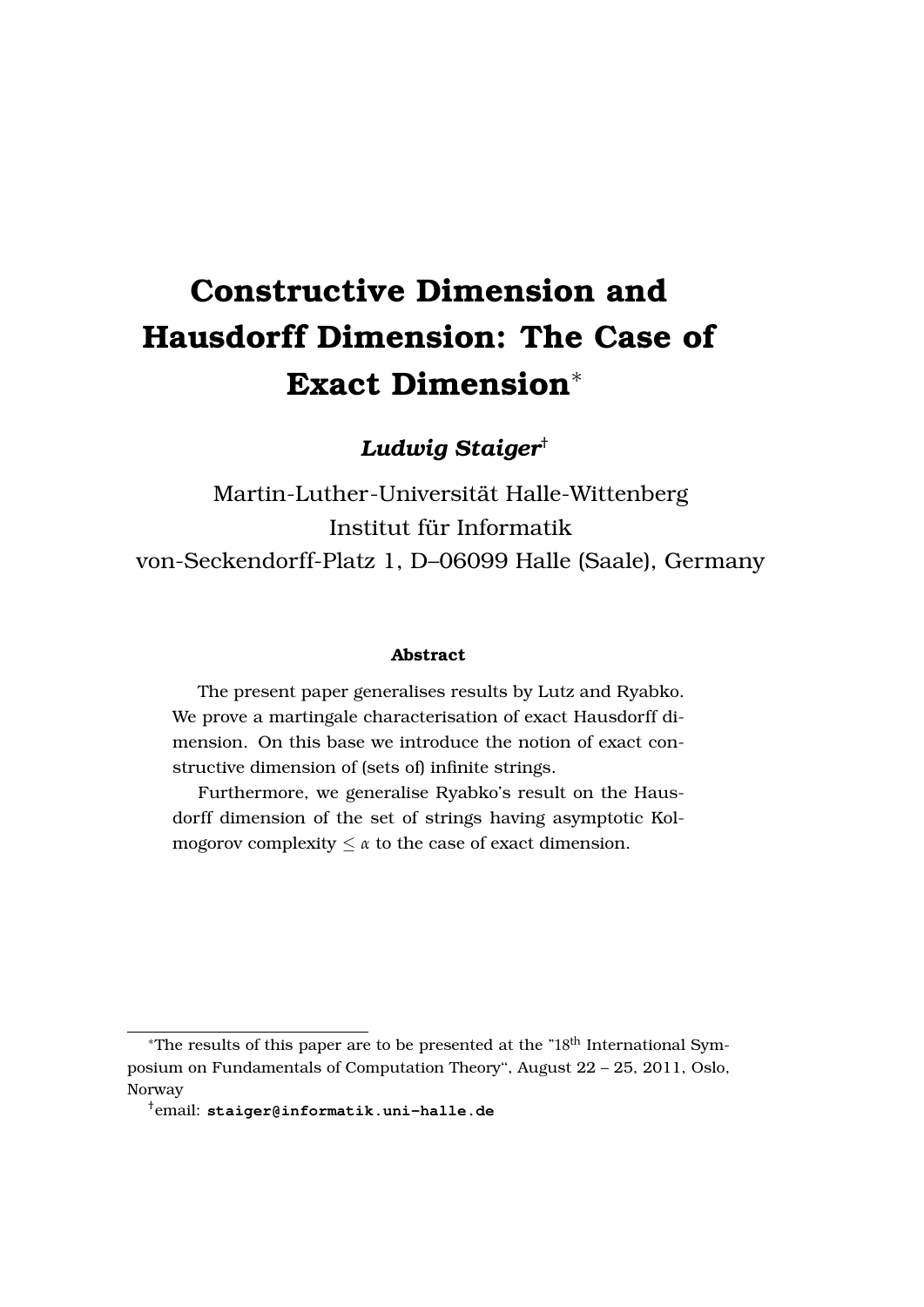#### **Contents**

|  | 1 Notation and Preliminaries                  | 4              |
|--|-----------------------------------------------|----------------|
|  | 2 Hausdorff's approach                        | 5              |
|  | 2.1 Exact Hausdorff dimension and martingales | $\overline{7}$ |
|  | 3 Constructive dimension: the exact case      | 9              |
|  | 4 Complexity                                  | 10             |
|  | 4.1 A generalised dilution principle          | 11             |
|  | 4.2 Computable gauge functions                | 13             |
|  | 4.3 Complexity of diluted infinite strings    | 14             |
|  | 5 Functions of the logarithmic scale          | 15             |

The paper addresses a problem from Algorithmic Information Theory. In his papers [\[Lut00,](#page-18-0) [Lut03\]](#page-18-1) Lutz came up with an effectivisation of Hausdorff dimension, called constructive dimension. Constructive dimension characterises the algorithmic complexity of (sets of) infinite strings as real numbers. It turned out to be equivalent to asymptotic Kolmogorov complexity (cf. [\[Sta05\]](#page-19-0)) and is related to the concept of partial randomness of infinite strings [\[Tad02,](#page-19-1) [CST06\]](#page-17-0). However, the results of Reimann and Stephan [\[RS06\]](#page-18-2) show, unlike the case of random infinite strings, different notions of Kolmogorov complexity (cf. [\[Usp92,](#page-19-2) [US96\]](#page-19-3)) yield different notions of partial randomness.

To distinguish these types of partial randomness requires a refinement of the complexity scale of (sets of) infinite strings. The present paper shows that an effectivisation of Hausdorff's original concept of dimension [\[Hau18\]](#page-18-3), referred to as exact Hausdorff dimension in [\[MGW87,](#page-18-4) [GMW88,](#page-18-5) [MM09\]](#page-18-6), is possible and leads, similarly to the case of "usual" dimensions (cf. [\[Rya84,](#page-19-4) [Rya86,](#page-19-5) [Sta93,](#page-19-6) [Sta98,](#page-19-7) [Lut00,](#page-18-0) [Lut03\]](#page-18-1)), to close connections between exact Haus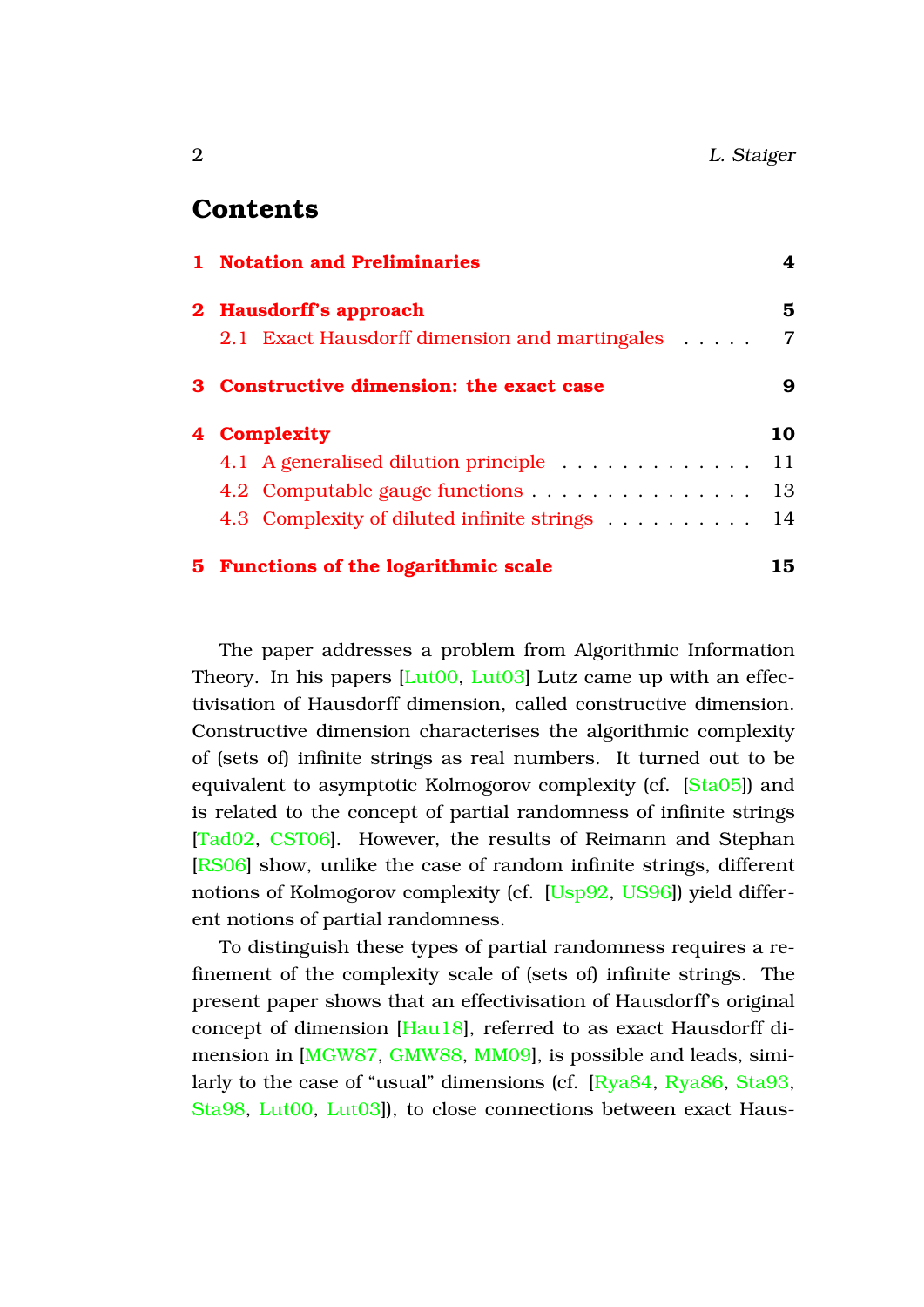dorff dimension and exact constructive dimension. In contrast to the "usual" constructive or Hausdorff dimension an exact dimension of a string or a set of strings is a real function, referred to as gauge function [\[MGW87,](#page-18-4) [GMW88,](#page-18-5) [MM09\]](#page-18-6). This makes it more difficult to specify uniquely 'the' exact Hausdorff dimension of set of strings.

After introducing some notation, in Section [2,](#page-5-0) we present Hausdorff's original approach [\[Hau18\]](#page-18-3), give a definition of what is an exact Hausdorff dimension of a set and generalise the martingale characterisation of Hausdorff dimension [\[Lut00,](#page-18-0) [Lut03\]](#page-18-1).

In Section [3,](#page-9-0) using Levin's and Schnorr's (cf. [\[ZL70,](#page-20-0) [Sch71\]](#page-19-8)) optimal left computable super-martingale, we obtain in a natural way a definition of exact constructive dimension. Here we also derive the particularly interesting fact that the exact dimension of an infinite string *ξ* can be identified with Levin's [\[ZL70\]](#page-20-0) universal left computable continuous semi-measure **M** restricted to the set of finite prefixes of *ξ*.

It is well-known (cf. [\[Usp92,](#page-19-2) [US96\]](#page-19-3)) that Levin's semi-measure **M** yields the a priori complexity KA, a particular kind of Kolmogorov complexity. In the fourth section we generalise Ryabko's result that the set of infinite strings having asymptotic Kolmogorov complexity ≤ *α* has Hausdorff dimension *α* and obtain, for the special case of the a priori complexity KA and for a large class of gauge functions, a similar coincidence in the case of exact dimensions.

Finally, in Section [5,](#page-15-0) we apply our results to the family of functions of the logarithmic scale, which was also considered by Hausdorff [\[Hau18\]](#page-18-3). Here we give evidence that, unlike the case of asymptotic Kolmogorov complexity, the results involving exact dimensions depend on the kind of complexity (cf. [\[Usp92,](#page-19-2) [US96\]](#page-19-3)) we use. We show, in particular, that an analogous coincidence as proved in Section [4](#page-10-0) does not hold for plain Kolmogorov complexity.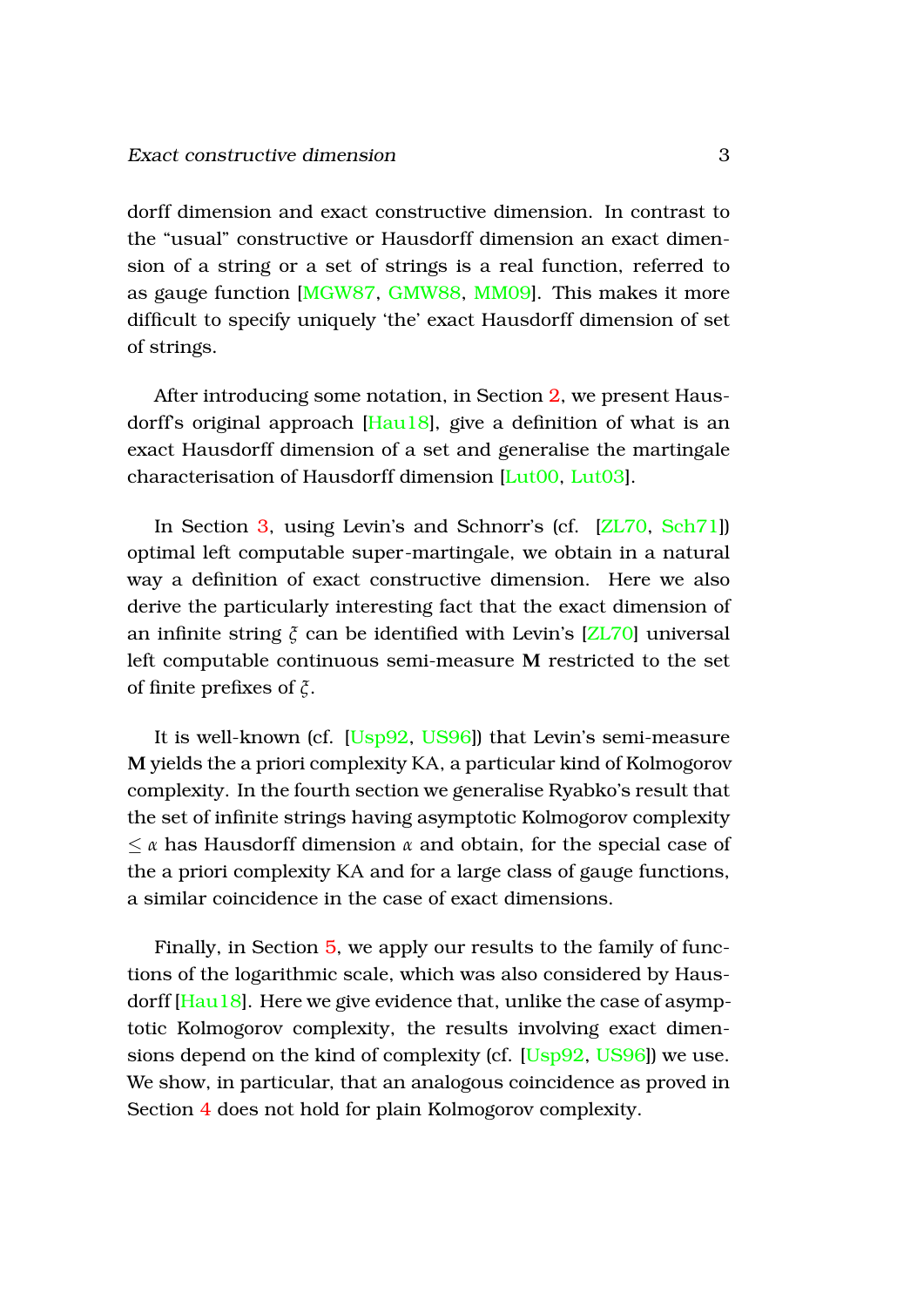## <span id="page-4-0"></span>**1 Notation and Preliminaries**

In this section we introduce the notation used throughout the paper. By  $\mathbb{N} = \{0, 1, 2, \ldots\}$  we denote the set of natural numbers and by **Q** the set of rational numbers. Let *X* be an alphabet of cardinality  $|X| = r \ge 2$ . By  $X^*$  we denote the set of finite words on *X*, including the *empty word*  $e$ , and  $X^{\omega}$  is the set of infinite strings (*ω*-words) over *X*.

For  $w \in X^*$  and  $\eta \in X^* \cup X^{\omega}$  let  $w \cdot \eta$  be their *concatenation*. This concatenation product extends in an obvious way to subsets  $W \subseteq X^*$  and  $B \subseteq X^* \cup X^{\omega}$ .

We denote by  $|w|$  the *length* of the word  $w \in X^*$  and  $\text{pref}(B)$  is the set of all finite prefixes of strings in  $B \subseteq X^* \cup X^{\omega}$ . We shall abbreviate  $w \in \text{pref}(\eta)$   $(\eta \in X^* \cup X^{\omega})$  by  $w \subseteq \eta$ , and  $\eta[0..n]$  is the *n*-length prefix of  $η$  provided  $|η| ≥ n$ . A language  $W ⊆ X^*$  is referred to as *prefix-free* if  $w \subseteq v$  and  $w, v \in W$  imply  $w = v$ . If  $W \subseteq X^*$  then  $Min_{\square}W := \{w : w \in W \land \forall v(v \in W \rightarrow v \not\sqsubset w)\}\$ is the (prefix-free) set of minimal w.r.t.  $\sqsubseteq$  elements of *W*.

A super-martingale is a function  $\mathcal{V}: X^* \to [0,\infty)$  which satisfies  $V(e) \leq 1$  and the super-martingale inequality

<span id="page-4-1"></span>
$$
r \cdot \mathcal{V}(w) \ge \sum_{x \in X} \mathcal{V}(wx) \text{ for all } w \in X^*.
$$
 (1)

If Eq. [\(1\)](#page-4-1) is satisfied with equality  $V$  is called a martingale. Closely related with (super-)martingales are continuous (or cylindrical) (semi- )measures  $\mu: X^* \to [0, 1]$  where  $\mu(e) \leq 1$  and  $\mu(w) \geq \sum_{x \in X} \mu(wx)$  for all  $w \in X^*$ .

Indeed, if  ${\mathcal V}$  is a super-martingale then  $\mu(w):=r^{-|w|}\cdot {\mathcal V}(w)$  is a continuous (semi-)measure, and vice versa. It should be mentioned that for any continuous semi-measure *µ* and every prefix-free subset  $W \subseteq X^*$  the inequality  $\sum_{w \in W} \mu(w) \leq 1$  holds. This proves also the corresponding super-martingale inequality for prefix-free sets *W* ⊆ *X* ∗ :

<span id="page-4-2"></span>
$$
\mathcal{V}(e) \ge \sum_{w \in W} r^{-|w|} \cdot \mathcal{V}(w) \tag{2}
$$

For a computable domain  $D$ , such as  $N$ ,  $Q$  or  $X^*$ , we refer to a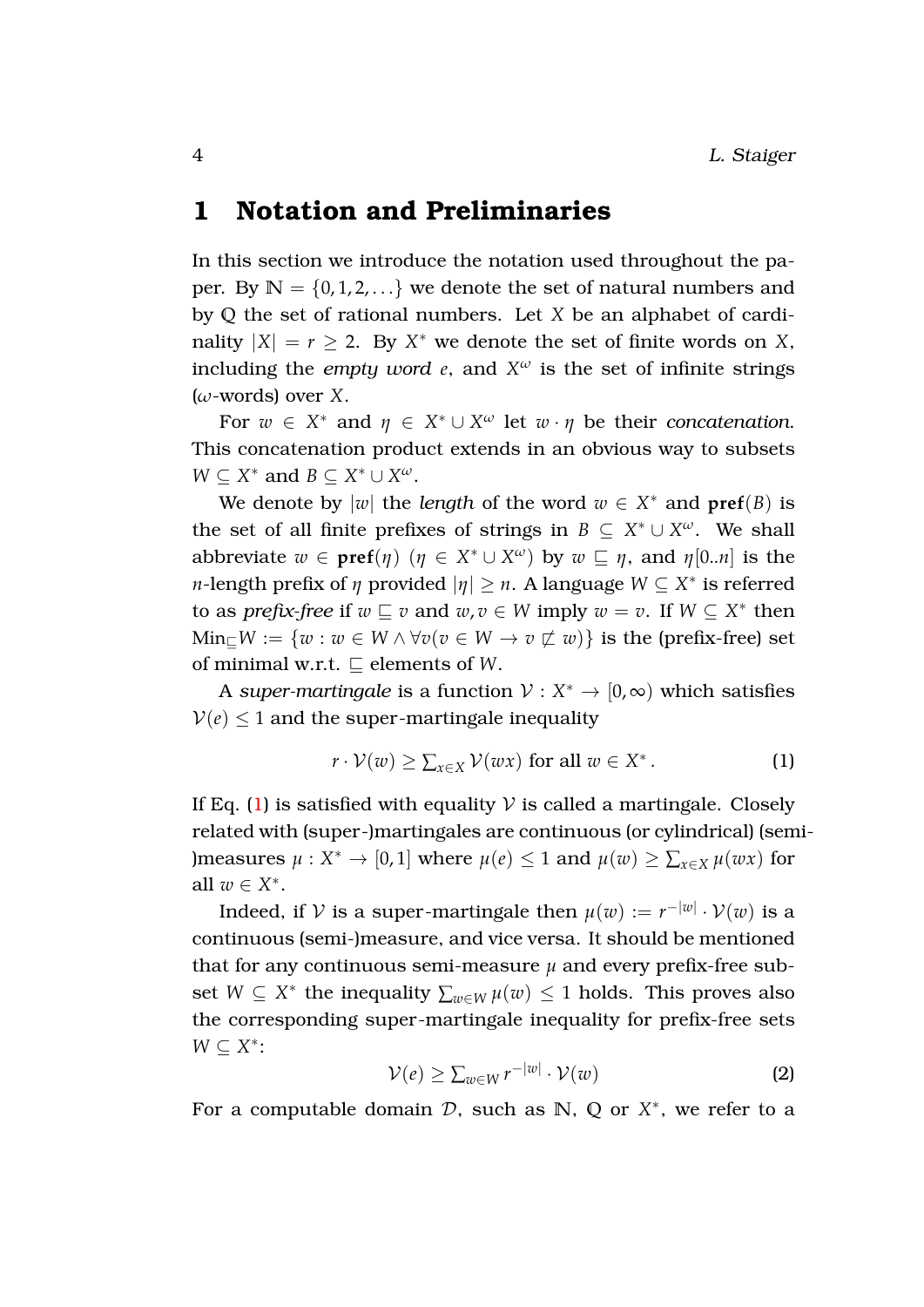function  $f: \mathcal{D} \to \mathbb{R}$  as *left computable* (or *approximable from below*) provided the set  $\{(d, q) : d \in \mathcal{D} \land q \in \mathbb{Q} \land q < f(d)\}$  is computably enumerable. Accordingly, a function  $f : \mathcal{D} \to \mathbb{R}$  is called *right computable* (or *approximable from above*) if the set  $\{(d, q) : d \in \mathcal{D} \land$ *q* ∈ **Q** ∧ *q* > *f*(*d*)} is computably enumerable, and *f* is *computable* if *f* is right and left computable.

If we refer to a function  $f : \mathcal{D} \to \mathbb{Q}$  as computable we usually mean that it maps the domain D to the domain **Q**, that is, it returns the exact value  $f(d) \in \mathbb{Q}$ .

## <span id="page-5-0"></span>**2 Hausdorff's approach**

A function  $h : (0, \infty) \to (0, \infty)$  is referred to as a *gauge function* provided *h* is positive, right continuous and non-decreasing. The *h*-dimensional outer measure of a set  $F \subseteq X^\omega$  on the space  $X^\omega$  is given by

<span id="page-5-1"></span>
$$
\mathcal{H}^{h}(F) := \lim_{n \to \infty} \inf \{ \sum_{v \in V} h(r^{-|v|}) : V \subseteq X^* \wedge F \subseteq V \cdot X^{\omega} \wedge \min_{v \in V} |v| \ge n \}.
$$
\n(3)

If  $\lim_{t\to 0}h(t)>0$  then  $\mathcal{H}^h(F)<\infty$  if and only if  $F$  is finite.

The usual *α*-dimensional Hausdorff measure H*<sup>α</sup>* is defined by the family of gauge functions  $h_\alpha(t) = t^\alpha$ , that is,  $\mathcal{H}^\alpha = \mathcal{H}^{h_\alpha}$ . Here  $h_0(t) = t^0$  defines the counting measure on  $X^{\omega}$ .

In this case it is possible to define the (usual) Hausdorff dimension of a set  $F \subseteq X^{\omega}$  as

<span id="page-5-2"></span>
$$
\dim_{\mathrm{H}} F := \sup \{ \alpha : \alpha = 0 \vee \mathcal{H}^{\alpha}(F) = \infty \} = \inf \{ \alpha : \alpha \geq 0 \wedge \mathcal{H}^{\alpha}(F) = 0 \}.
$$
\n(4)

As we see from Eq. [\(3\)](#page-5-1) for our purposes the behaviour of gauge function is of interest only in a small vicinity of 0. Moreover, in many cases we are not interested in the exact value of  $\mathcal{H}^h(F)$  when  $0<\mathcal{H}^{h}(F)<\infty.$  Thus we can often make use of scaling a gauge function and altering it in a range  $(\varepsilon, 1]$  apart from 0.

The following properties of gauge functions *h* and the related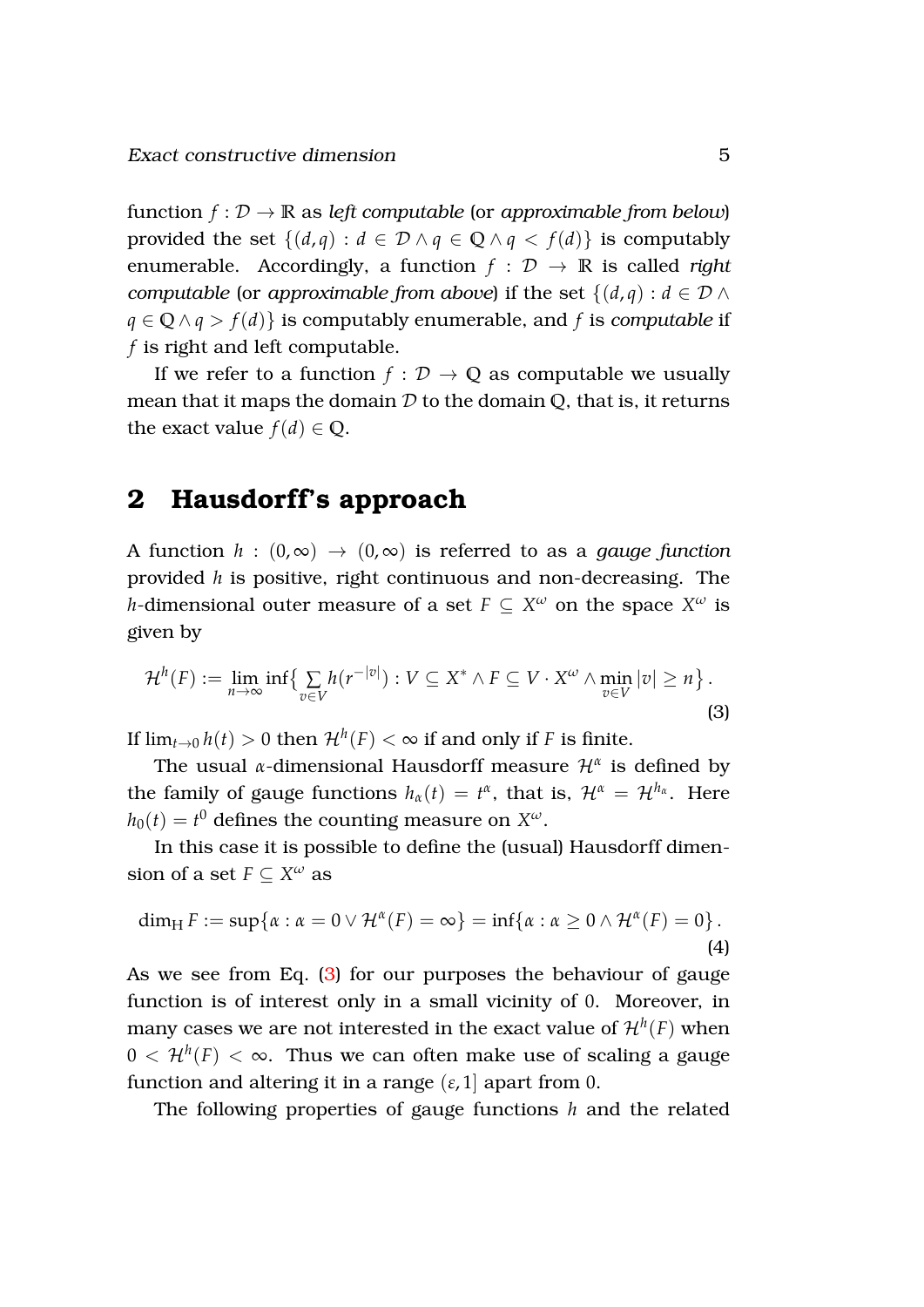<span id="page-6-0"></span>measure  $\mathcal{H}^h$  are proved in the standard way (see e.g. [\[Edg08,](#page-17-1) [Fal90\]](#page-18-7)).

#### **Property 1** *Let h*, *h* <sup>0</sup> *be gauge functions.*

- *1. If*  $c_1 \cdot h(r^{-n}) \le h'(r^{-n}) \le c_2 \cdot h(r^{-n})$  *for some*  $c_1, c_2, 0 < c_1 \le c_2$ *, then*  $c_1 \cdot \mathcal{H}^h(F) \leq \mathcal{H}^{h'}(F) \leq c_2 \cdot \mathcal{H}^h(F)$ *.*
- 2. *If*  $\lim_{n \to \infty} \frac{h(r^{-n})}{h'(r^{-n})}$  $\frac{h(r^{-n})}{h'(r^{-n})} = 0$  *then*  $\mathcal{H}^{h'}(F) < \infty$  *implies*  $\mathcal{H}^{h}(F) = 0$ *, and*  $\mathcal{H}^h(F)>0$  implies  $\mathcal{H}^{h'}(F)=\infty$ .

Here the first property could be called equivalence of gauge functions. In fact, if  $h$  and  $h'$  are equivalent in the sense of Property [1](#page-6-0) then for all  $F \subseteq X^\omega$  the measures  $\mathcal{H}^h(F)$  and  $\mathcal{H}^{h'}(F)$  are both zero, finite or infinite. In the same way the second property gives an pre-order of gauge functions. The pre-order is denoted by  $\prec$  where  $h' \prec h$  is an abbreviation for  $\lim_{n \to \infty} \frac{h(r^{-n})}{h'(r^{-n})}$  $\frac{h(r^{-n})}{h'(r^{-n})} = 0$ , that is,  $h(r^{-n})$  tends faster to 0 than  $h'(r^{-n})$  as *n* tends to infinity.

By analogy to the change-over-point  $\dim_\text{H} F$  (see Eq. [\(4\)](#page-5-2)) for  $\mathcal{H}^{\alpha}(F)$  the partial pre-order  $\prec$  yields a suitable notion of Hausdorff dimension in the range of arbitrary gauge functions.

**Definition 1** We refer to a gauge function *h* as *exact Hausdorff dimension function* for  $F \subseteq X^\omega$  provided

$$
\mathcal{H}^{h'}(F) = \begin{cases} \infty, & \text{if } h' \prec h , \text{ and} \\ 0, & \text{if } h \prec h' . \end{cases}
$$

Remark that, since  $\prec$  is not a total ordering, nothing is said about the measure  $\mathcal{H}^{h'}(F)$  for functions  $h'$  which are equivalent or not comparable to *h*. Hausdorff called a function *h dimension* of *F* provided  $0<\mathcal{H}^{h}(F)<\infty.$  This case is covered by our definition and Property [1.](#page-6-0)

One easily observes that  $h_0(t) := t$  yields  $\mathcal{H}^{h_0}(F) \leq 1$ , thus  $\mathcal{H}^{h'}(F) = 0$ 0 for all  $h'$ ,  $h_0 \prec h'$ . Therefore, we can always assume that a gauge function satisfies  $h(t) > t^2$ ,  $t \in (0,1)$ .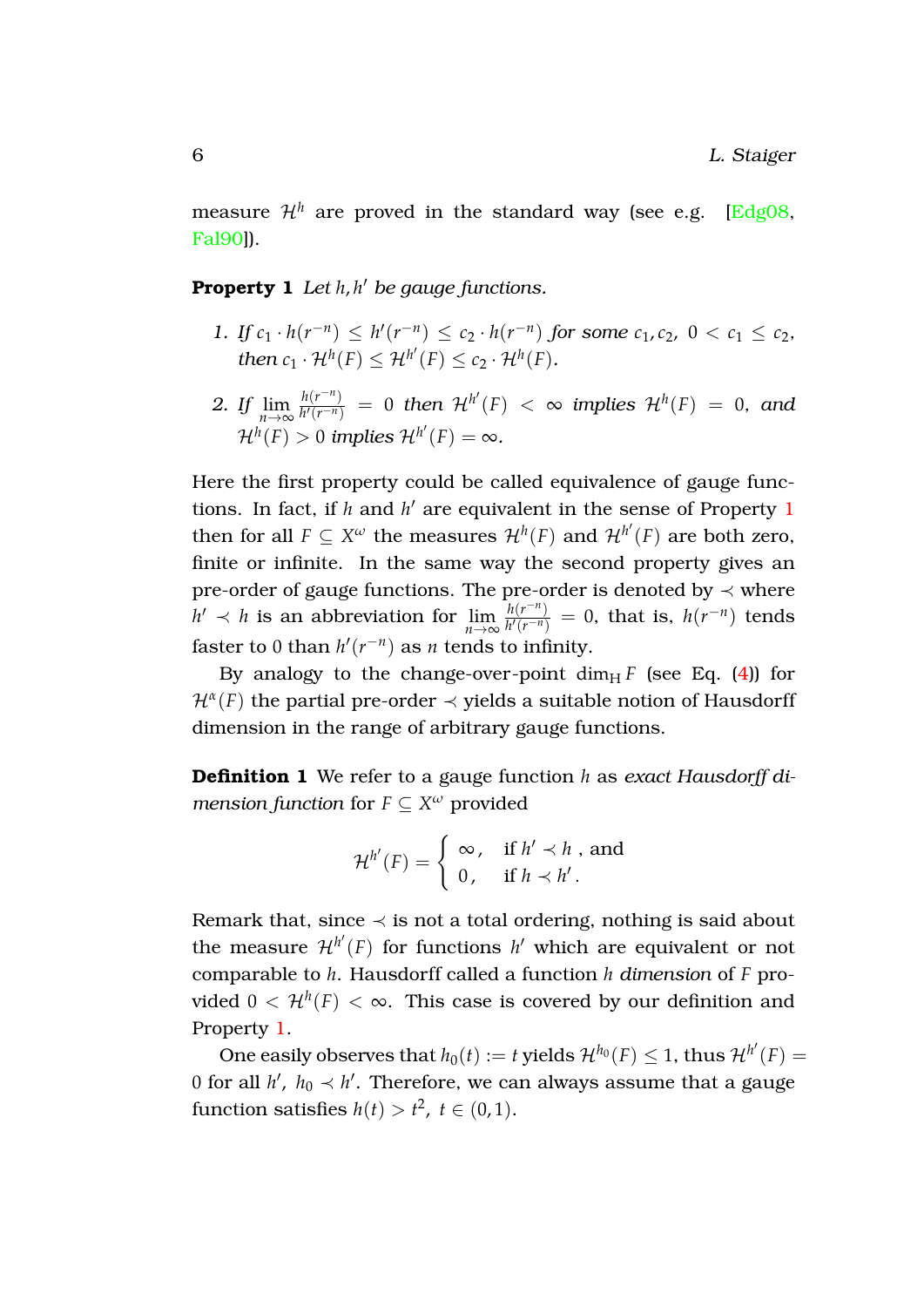#### <span id="page-7-0"></span>**2.1 Exact Hausdorff dimension and martingales**

In this section we show a generalisation of Lutz's theorem to arbitrary gauge functions. To obtain a transparent notation we do not use Lutz's *s*-gale notation but instead we follow Schnorr's approach of combining martingales with order functions. For a discussion of both approaches see Section 13.2 of [\[DH10\]](#page-17-2).

Let, for a super-martingale  $\mathcal{V}: X^* \to [0,\infty)$ , a gauge function *h*  $\quad \text{and a value } c \in (0,\infty] \text{ be } S_{c,h}[\mathcal{V}] := \big\{ \xi: \xi \in X^\omega \wedge \limsup_{n \to \infty} \frac{\mathcal{V}(\xi[0..n])}{r^n.h(r^{-n})} \big\}$  $\frac{\nu(\zeta[0..n])}{r^n \cdot h(r^{-n})} \geq$  $c$ }. In particular,  $S_{\infty,h}[\mathcal{V}]$  is the set of all *ω*-words on which the super-martingale V is successful w.r.t. the order function  $f(n)$  =  $r^n \cdot h(r^{-n})$  in the sense of Schnorr [\[Sch71\]](#page-19-8).

<span id="page-7-2"></span>Now we can prove the analogue to Lutz's theorem. In view of Property [1](#page-6-0) we split the assertion into two parts.

**Lemma 1** Let  $F \subseteq X^\omega$  and  $h, h'$  be gauge functions such that  $h \prec h'$ and  $\mathcal{H}^h(F)<\infty.$  Then  $F\subseteq S_{\infty,h'}[\mathcal{V}]$  for some martingale  $\mathcal{V}.$ 

*Proof.* First we follow the lines of the proof of Theorem 13.2.3 in [\[DH10\]](#page-17-2) and show the assertion for  $\mathcal{H}^{h}(F) = 0$ . Thus there are prefix-free subsets  $U_i \subseteq X^*$  such that  $F \subseteq \bigcap_{i \in \mathbb{N}} U_i \cdot X^{\omega}$  and  $\sum_{u \in U_i} h(r^{-|u|}) \leq 2^{-i}.$ 

Define 
$$
\mathcal{V}_i(w) := \begin{cases} r^{|w|} \cdot \sum_{wu \in U_i} h(r^{-|wu|}), \text{ if } w \in \textbf{pref}(U_i) \setminus U_i, \text{ and } \\ \sup \{ r^{|v|} \cdot h(r^{-|v|}) : v \sqsubseteq w \wedge v \in U_i \}, \text{ otherwise}^1. \end{cases}
$$

In order to prove that  $\mathcal{V}_i$  is a martingale we consider three cases:

- $w \in \textbf{pref}(U_i) \setminus U_i$ : Since then  $U_i \cap w \cdot X^* = \bigcup_{x \in X} U_i \cap wx \cdot X^*$ , we have  $V_i(w) = r^{|w|} \cdot \sum_{wu \in U_i} h(r^{-|wu|}) = r^{-1} \cdot \sum_{x \in X} r^{|wx|} \sum_{wxu \in U_i} h(r^{-|wxu|}) =$  $r^{-1} \cdot \sum_{x \in X} \mathcal{V}_i(wx).$
- $w \in U_i \cdot X^*$ : Let  $w \in v \cdot X^*$  where  $v \in U_i$ . Then  $V_i(w) = V_i(wx)$  $r^{|v|} \cdot h(r^{-|v|})$  whence  $\mathcal{V}_i(w) = r^{-1} \cdot \sum_{x \in X} \mathcal{V}_i(wx)$ .
- $w \notin \text{pref}(U_i) \cup U_i \cdot X^*$ : Here  $\mathcal{V}_i(w) = \mathcal{V}_i(wx) = 0.$

<span id="page-7-1"></span><sup>1</sup>This yields  $V_i(w) = 0$  for  $w \notin \text{pref}(U_i) \cup U_i \cdot X^*$ .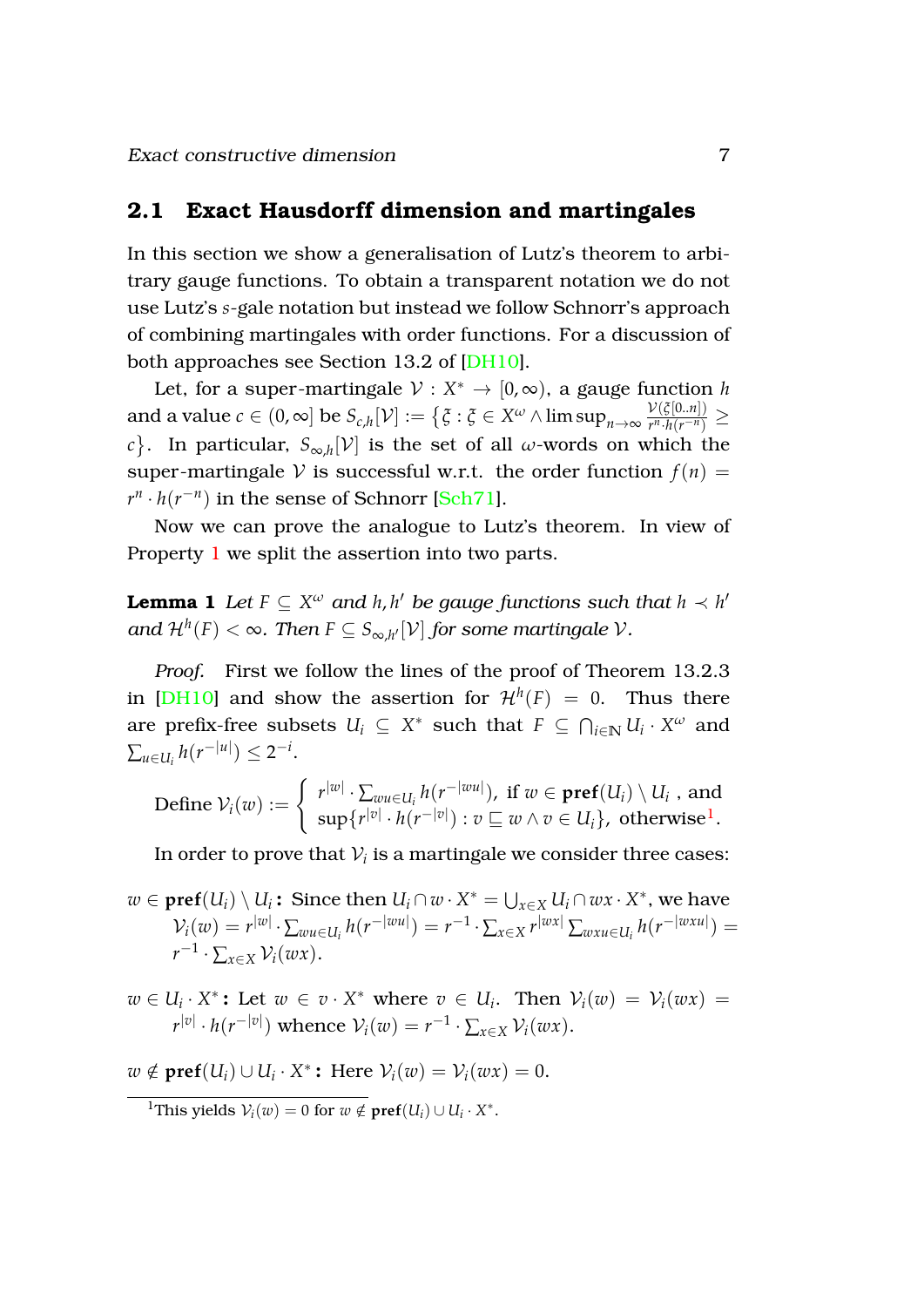Now, set  $V(w) := \sum_{i \in \mathbb{N}} V_i(w)$ .

Then, for  $\xi \in \bigcap_{i \in \mathbb{N}} U_i \cdot X^\omega$  there are  $n_i \in \mathbb{N}$  such that  $\xi[0..n_i] \in U_i$ and we obtain  $\frac{\mathcal{V}(\xi[0..n_i])}{r^{n_i} \cdot h/(r^{-n_i})}$  $\frac{\mathcal{V}(\xi[0..n_i])}{r^{n_i} \cdot h'(r^{-n_i})} \geq \frac{\mathcal{V}_i(\xi[0..n_i])}{r^{n_i} \cdot h'(r^{-n_i})}$  $\frac{\mathcal{V}_i(\xi[0..n_i])}{r^{n_i} \cdot h'(r^{-n_i})} = \frac{h(r^{-n_i})}{h'(r^{-n_i})}$  $\frac{h(r-t)}{h'(r^{-n}t)}$  which tends to infinity as *i* tends to infinity. √

Now let  $\mathcal{H}^h(F) < \infty$ . Then  $h \prec$  $\overline{h \cdot h'} \prec h'$ . Thus  $\mathcal H$  $\sqrt{h \cdot h'}(F) = 0$ and we can apply the first part of the proof to the functions  $\sqrt{h \cdot h'}$ and *h* 0 . <mark>∟</mark> ⊇and a strong part of the strong part of the strong part of the strong part of the strong part of the strong part of the strong part of the strong part of the strong part of the strong part of the strong part of the

<span id="page-8-0"></span>The next lemma is in some sense a converse to Lemma [1.](#page-7-2)

**Lemma 2** Let *h* be a gauge function,  $c \in (0, \infty]$  and V be a super*martingale. Then*  $\mathcal{H}^h(S_{c,h}[\mathcal{V}]) \leq \frac{\mathcal{V}(e)}{c}$  $\frac{(e)}{c}$ .

*Proof.* It suffices to prove the assertion for  $c < \infty$ .

Define  $V_k := \{w : w \in X^* \wedge |w| \geq k \wedge \frac{\mathcal{V}(w)}{r^{|w|} \cdot h(r^{-1})} \}$  $\frac{\mathcal{V}(w)}{r^{|w|}\cdot h(r^{-|w|})} \geq c-2^{-k}\}$  and set  $U_k := \text{Min}_{\sqsubseteq} V_k$ . Then  $S_{c,h}[V] \subseteq \bigcap_{k \in \mathbb{N}} U_k \cdot X^{\omega}$ . Now ∑ *w*∈*U<sup>k</sup>*  $h(r^{-|w|})$  ≤ ∑ *w*∈*U<sup>k</sup>*  $h(r^{-|w|}) \cdot \frac{\mathcal{V}(w)}{|w| \cdot h(r^{-})}$  $\frac{\mathcal{V}(w)}{r^{|w|} \cdot h(r^{-|w|})} \cdot \frac{1}{c-2}$ *c*−2−*<sup>k</sup>*  $= \frac{1}{c-2^{-k}} \cdot \sum_{m \in I}$ *w*∈*U<sup>k</sup>*  $\mathcal{V}(w)$  $\frac{\mathcal{V}(w)}{r^{|w|}} \leq \frac{\mathcal{V}(e)}{c-2^{-n}}$ *c*−2−*<sup>k</sup>* (cf. Eq. [\(2\)](#page-4-2)).  $\text{Thus } \mathcal{H}^h(\bigcap_{k \in \mathbb{N}} U_k \cdot X^\omega) \leq \frac{\mathcal{V}(e)}{c}$ *c* . ❏

<span id="page-8-1"></span>Lemmata [1](#page-7-2) and [2](#page-8-0) yield the following martingale characterisation of exact Hausdorff dimension functions.

**Theorem 1** Let  $F \subseteq X^\omega$ . Then a gauge function *h* is an exact Haus*dorff dimension function for F if and only if*

- 1. *for all gauge functions*  $h'$  *with*  $h \prec h'$  *there is a super-martingale*  $\mathcal V$  such that  $F\subseteq S_{\infty,h'}[\mathcal V]$ , and
- 2. *for all gauge functions*  $h''$  *with*  $h'' \prec h$  *and all super-martingales*  $\mathcal V$  *it holds*  $F \not\subseteq S_{\infty,h''}[\mathcal V].$

*Proof.* Assume *h* to be exact for *F* and  $h \prec h'$ . Then  $h \prec$ √ Assume *h* to be exact for *F* and  $h \prec h'$ . Then  $h \prec \sqrt{h \cdot h'} \prec$ *h*<sup> $h$ </sup>. Thus  $\mathcal{H}^{\sqrt{h \cdot h'}}(F) = 0$  and applying Lemma [1](#page-7-2) to  $\sqrt{h \cdot h'}$  and *h*<sup> $l$ </sup> yields a super-martingale  $\mathcal V$  such that  $F \subseteq S_{\infty,h'}[\mathcal V].$ 

If  $h'' \prec h$  then  ${\cal H}^{h''}(F) = \infty$  and according to Lemma  $\mathbf{2} \ F \not\subseteq S_{\infty, h''} [{\cal V}]$  $\mathbf{2} \ F \not\subseteq S_{\infty, h''} [{\cal V}]$  $\mathbf{2} \ F \not\subseteq S_{\infty, h''} [{\cal V}]$ for all super-martingales  $V$ .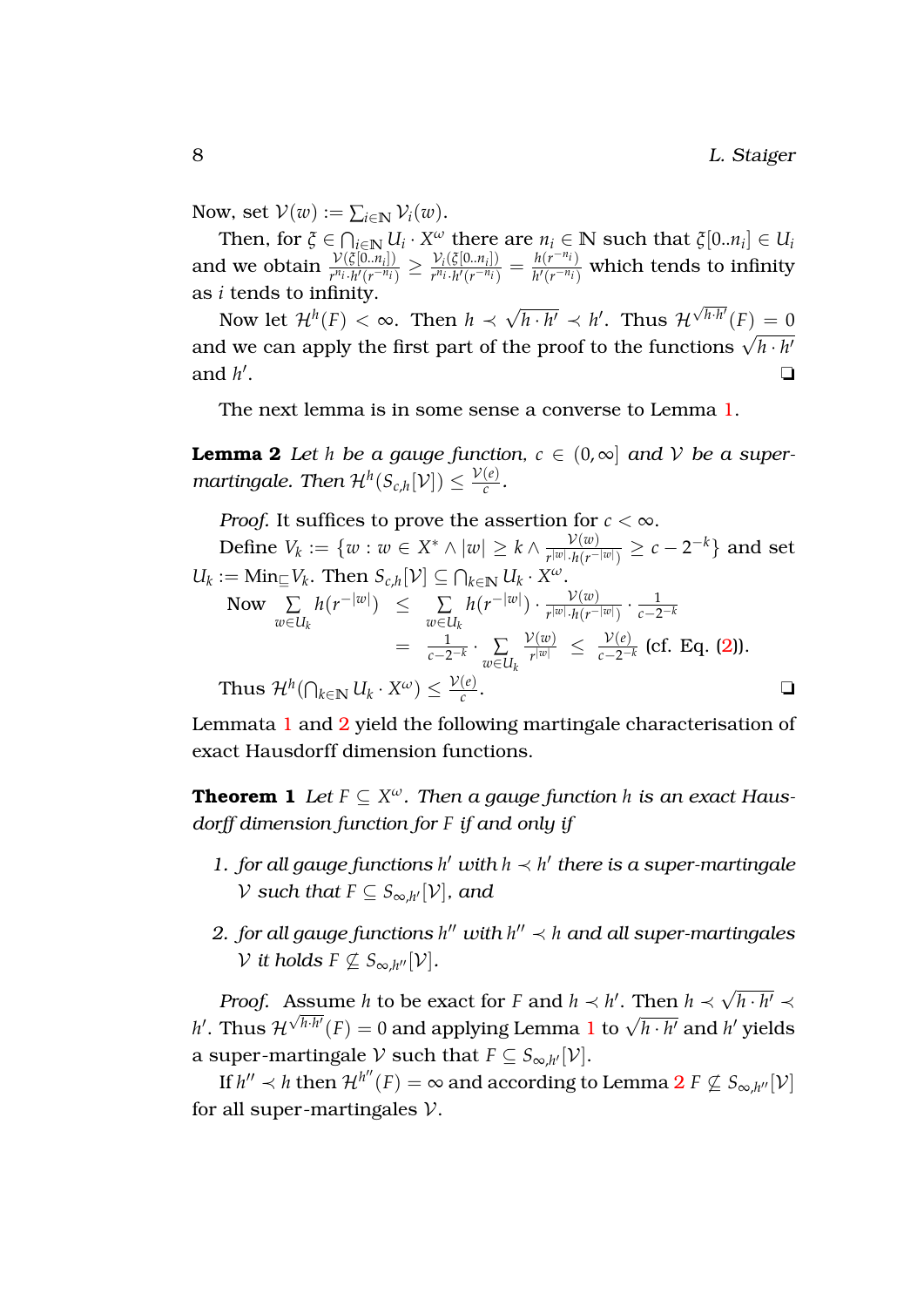Conversely, let Conditions 1 and 2 be satisfied. Let  $h \prec h'$ , and let  $\mathcal V$  be a super-martingale such that  $F\subseteq S_{\infty,h'}[\mathcal V].$  Now Lemma  $2$  $\text{shows} \; \mathcal{H}^{h'}(F) \leq \mathcal{H}^{h'}(S_{\infty,h'}[\mathcal{V}]) = 0.$ 

Finally, suppose  $h'' \prec h$  and  $\mathcal{H}^{h''}(F) < \infty$ . Then  $\mathcal{H}^{\sqrt{h \cdot h''}}(F) = 0$ and Lemma [1](#page-7-2) shows that there is a super-martingale  $\mathcal V$  such that  $F \subseteq S_{\infty, \sqrt{h \cdot h''}}[\mathcal{V}]$ . This contradicts Condition 2.

Lemmata [1](#page-7-2) and [2](#page-8-0) also show that we can likewise formulate Theorem [1](#page-8-1) for martingales instead of super-martingales.

### <span id="page-9-0"></span>**3 Constructive dimension: the exact case**

The constructive dimension is a variant of dimension defined analogously to Theorem [1](#page-8-1) using only left computable super-martingales. For the usual family of gauge functions  $h_\alpha(t) = t^\alpha$  it was introduced by Lutz  $[Lut00]$  and resulted, similarly to dim $_H$  in a real number assigned to a subset  $F \subseteq X^\omega$ . In the case of left computable supermartingales the situation turned out to be simpler because the results of Levin [\[ZL70\]](#page-20-0) and Schnorr [\[Sch71\]](#page-19-8) show that there is an optimal left computable super-martingale  $U$ , that is, every other left computable super-martingale V satisfies  $V(w) \leq c_V \cdot U(w)$  for all  $w \in X^*$  and some constant  $c_V > 0$  not depending on  $w$ . Thus we may define

**Definition 2** Let  $F \subseteq X^{\omega}$ . We refer to  $h : \mathbb{R} \to \mathbb{R}$  as an *exact constructive dimension function for <i>F* provided  $F \subseteq S_{\infty,h'}[\mathcal{U}]$  for all  $h', h \prec h'$  and  $F \nsubseteq S_{\infty, h''}[\mathcal{U}]$  for all  $h'', h'' \prec h$ .

Originally, Levin showed that there is an optimal left computable continuous semi-measure **M** on *X* ∗ .

Thus we might use  $\mathcal{U}_\mathbf{M}$  with  $\mathcal{U}_\mathbf{M}(w) := r^{|w|}\cdot \mathbf{M}(w)$  as our optimal left computable super-martingale. The proof of the next theorem makes use of this fact and of the inequality  $M(w) > M(w \cdot v)$ .

**Theorem 2** *The function*  $h_{\xi}$  *defined by*  $h_{\xi}(r^{-n}) := \mathbf{M}(\xi[0..n])$  *is an exact constructive dimension function for the set* {*ξ*}*.*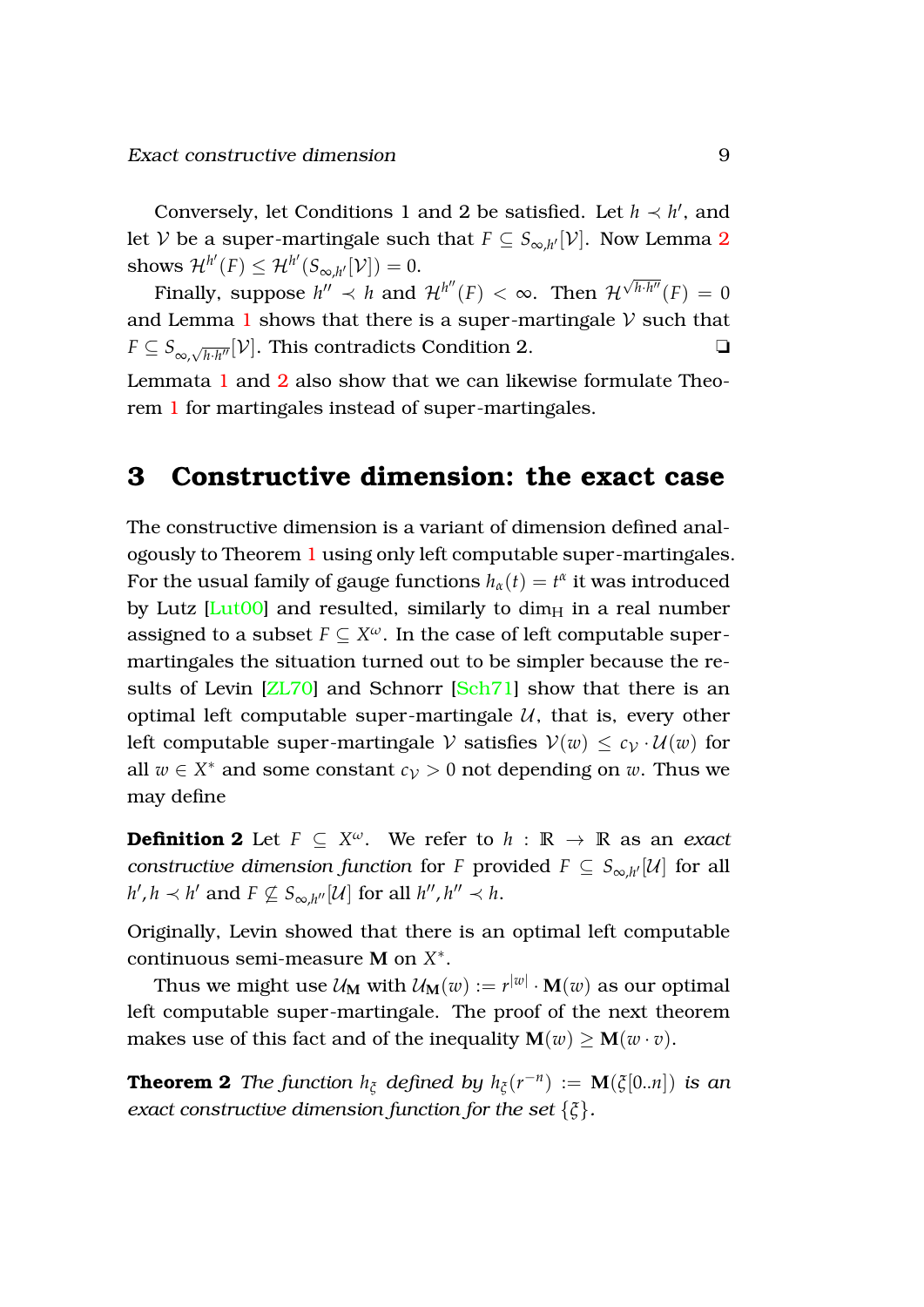Closely related to Levin's optimal left computable semi-measure is the *a priori entropy* (or *complexity*)  $KA: X^* \to \mathbb{N}$  defined by

<span id="page-10-1"></span>
$$
KA(w) := \lfloor -\log_r M(w) \rfloor \tag{5}
$$

First we mention the following bound from [\[Mie08\]](#page-18-8).

<code>Theorem 3</code> Let  $F \subseteq X^\omega$  ,  $h$  be a gauge function and  $\mathcal{H}^h(F) > 0.$ 

*Then for every*  $c > 0$  *with*  $\mathcal{H}^h(F) > c \cdot M(e)$  *there is*  $a \xi \in F$  *such that*  $\text{KA}(\xi[0..n]) \geq_{\text{ae}} - \log_r h(r^{-n}) - \log_r c$ .

This lower bound on the maximum complexity of an infinite string in *F* yields a set-theoretic lower bound on the success sets  $S_{c,h}[\mathcal{U}]$ of  $\mathcal U$ .

**Theorem 4** *Let*  $-\infty < c < \infty$  *and let h be a gauge function. Then there is*  $a c' > 0$  *such that* 

 $\{\xi : \exists^{\infty} n(\text{KA}(\xi[0..n]) \leq \log_r h(r^{-n}) + c)\} \subseteq S_{c',h}[\mathcal{U}].$ 

*Proof.* If  $\zeta$  has infinitely many prefixes such that  $KA(\zeta[0..n]) \leq$  $-\log_r h(r^{-n}) + c$  then, since  $\mathcal{U}(w) \ge c'' \cdot r^n \cdot \mathbf{M}(w)$  for a suitable  $c'' > 0$ 0, we obtain in view of Eq. [\(5\)](#page-10-1) lim sup<sub>*n→∞*  $\frac{\mathcal{U}(\xi[0..n])}{r^n \cdot h(r^{-n})}$ </sub>  $\frac{\mathcal{U}(\tilde{\zeta}[0..n])}{r^n \cdot h(r^{-n})} \geq \limsup_{n \to \infty} \frac{c'' \cdot r^n \cdot \mathbf{M}(\tilde{\zeta}[0..n])}{r^n \cdot h(r^{-n})}$  $\frac{r^n \cdot \mathbf{M}(\xi[0..n])}{r^n \cdot h(r^{-n})} \geq c'' \cdot r^{-c-1}$ . ❏

<span id="page-10-2"></span>**Corollary 1** *Let h*, *h' be gauge functions such that*  $h \prec h'$  *and*  $c \in \mathbb{R}$ *. Then*

<span id="page-10-3"></span>*1.* { $\xi$  : KA( $\xi$ [0..*n*]) ≤<sub>io</sub> log<sub>*r*</sub></sub> *h*( $r^{-n}$ ) + *c*} ⊆ *S*<sub>∞,*h'*</sub> [*U*]*,* and 2.  $\mathcal{H}^{h'}(\{\xi : KA(\xi[0..n]) \leq_{io} - \log_r h(r^{-n}) + c\}) = 0.$ 

# <span id="page-10-0"></span>**4 Complexity**

In this section we are going to show that, analogously to Ryabko's and Lutz's results for the "usual" dimension the bound given in Corollary [1](#page-10-2) is tight for a large class of (computable) gauge functions. To this end we prove that certain sets of infinite strings diluted according to a gauge function *h* have positive Hausdorff measure H*<sup>h</sup>* .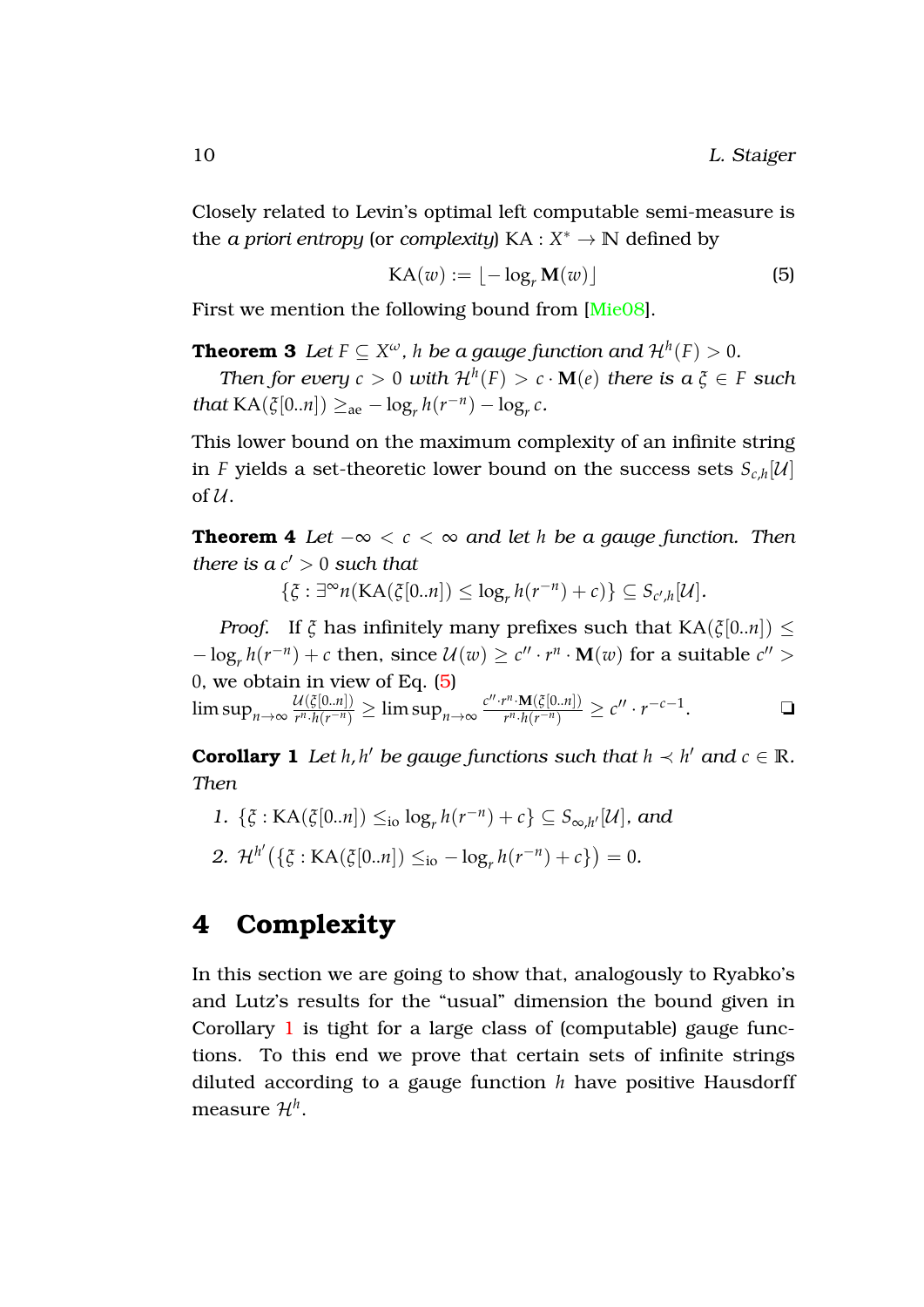#### <span id="page-11-0"></span>**4.1 A generalised dilution principle**

We are going to show that for a large family of gauge functions, a set of finite positive measures can be constructed. Our construction is a generalisation of Hausdorff's 1918 construction. Instead of his method of cutting out middle thirds in the unit interval we use the idea of dilution functions as presented in [\[Sta08\]](#page-19-9). In fact dilution appears much earlier (see e.g. [\[Dal74,](#page-17-3) [Sta93,](#page-19-6) [Lut03\]](#page-18-1))

We consider *prefix-monotone* mappings, that is, mappings  $\varphi$ :  $X^* \to X^*$  satisfying  $\varphi(w) \sqsubseteq \varphi(v)$  whenever  $w \sqsubseteq v$ . We call a function  $g : \mathbb{N} \to \mathbb{N}$  a *modulus function* for  $\varphi$  provided  $|\varphi(w)| = g(|w|)$  for all  $w \in X^*$ . This, in particular, implies that  $|\varphi(w)| = |\varphi(v)|$  for  $|w| = |v|$ when  $\varphi$  has a modulus function.

Every prefix-monotone mapping  $\varphi: X^* \to X^*$  defines as a limit a  $p$ artial mapping  $\overline{\varphi}:\subseteq X^{\omega}\to X^{\omega}$  in the following way:  $\textbf{pref}(\overline{\varphi}(\xi))=0$ **pref**( $\phi$ (**pref**( $\zeta$ ))) whenever  $\phi$ (**pref**( $\zeta$ )) is an infinite set, and  $\overline{\phi}(\zeta)$  is undefined when  $\varphi(\text{pref}(\xi))$  is finite.

If, for some strictly increasing function  $g : \mathbb{N} \to \mathbb{N}$ , the mapping  $\varphi$  satisfies the conditions  $|\varphi(w)| = g(|w|)$  and for every  $v \in$ **pref** $(\varphi(X^*))$  there are  $w_v \in X^*$  and  $x_v \in X$  such that

<span id="page-11-1"></span>
$$
\varphi(w_v) \sqsubset v \sqsubseteq \varphi(w_v \cdot x_v) \land \forall y (y \in X \land y \neq x_v \rightarrow v \not\sqsubseteq \varphi(w_v \cdot y))
$$
 (6)

then we call  $\varphi$  a *dilution function* with modulus *g*. If  $\varphi$  is a dilution function then  $\bar{\varphi}$  is a one-to-one mapping.

<span id="page-11-2"></span>For the image  $\overline{\varphi}(X^\omega)$  we obtain the following bounds on its Hausdorff measure.

**Theorem 5** *Let*  $g : \mathbb{N} \to \mathbb{N}$  *be a strictly increasing function,*  $\phi$  *a corresponding dilution function and*  $h : (0, \infty) \to (0, \infty)$  *be a gauge function. Then*

- *1.*  $\mathcal{H}^h(\overline{\varphi}(X^{\omega})) \leq \liminf_{n \to \infty}$  $h(r^{-g(n)})$ *r*−*<sup>n</sup>*
- 2. *If*  $c \cdot r^{-n} \leq_{\text{ae}} h(r^{-g(n)})$  *then*  $c \leq \mathcal{H}^h(\overline{\varphi}(X^{\omega}))$ *.*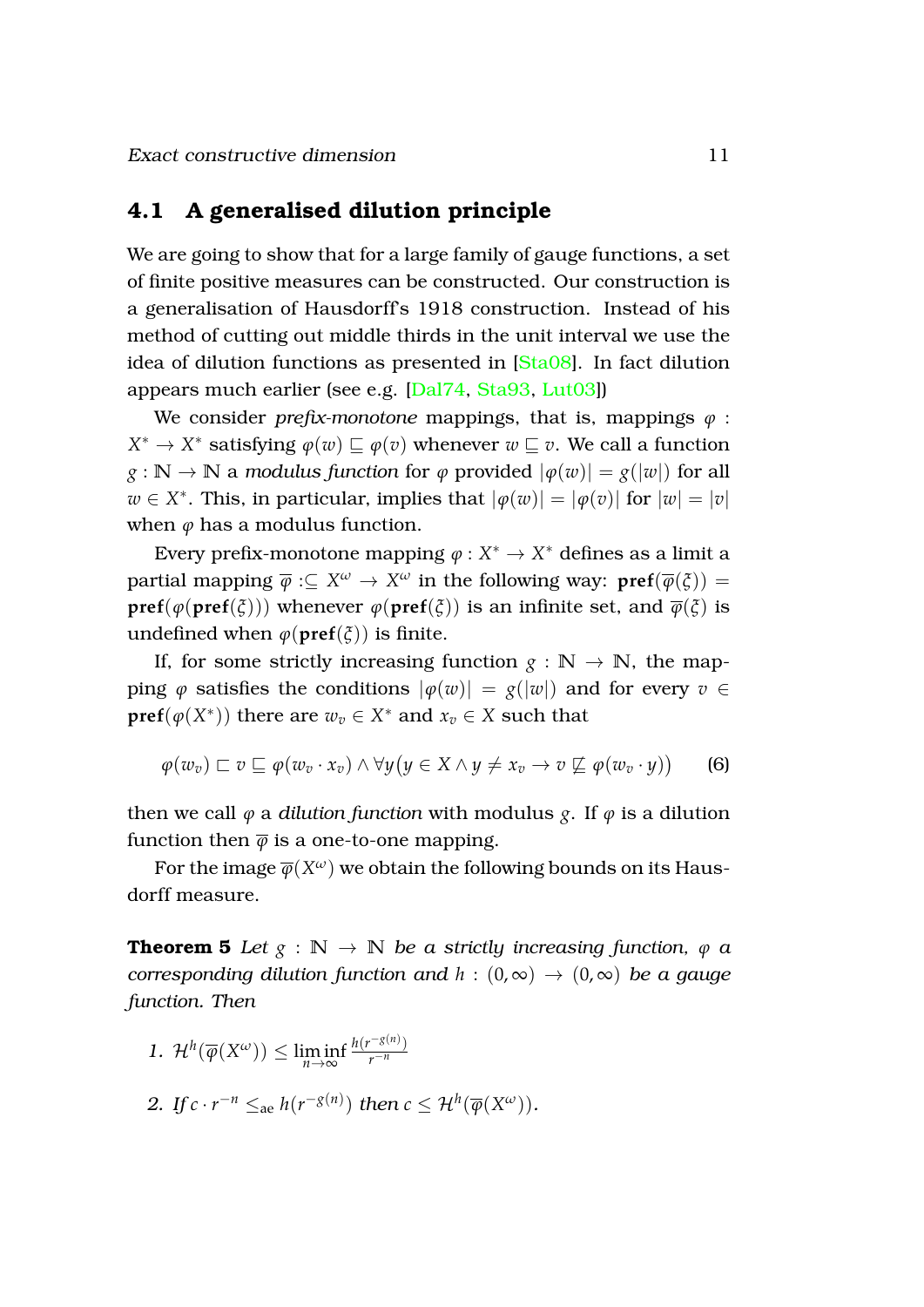*Proof.* The first assertion follows from  $\overline{\varphi}(X^{\omega}) \subseteq \bigcup_{|w|=n} \varphi(w) \cdot X^{\omega}$ and  $|\varphi(w)| = g(|w|)$ .

The second assertion is obvious for  $\mathcal{H}^h(\overline{\varphi}(X^\omega)) = \infty$ . Let the  $\mathcal{H}^{h}(\overline{\varphi}(X^{\omega}))$  be finite,  $\varepsilon>0,$  and  $V\cdot X^{\omega}\supseteq\overline{\varphi}(X^{\omega})$  such that ∑*v*∈*<sup>V</sup> h*(*r* −|*v*| ) ≤ H*<sup>h</sup>* (*ϕ*(*X <sup>ω</sup>*)) + *ε*. The set *W<sup>V</sup>* := {*w<sup>v</sup>* · *x<sup>v</sup>* : *v* ∈ *V* ∧  $\varphi(w_v) \sqsubset v \sqsubseteq \varphi(w_v \cdot x_v)$  (see Eq. [\(6\)](#page-11-1)) is prefix-free and it holds  $W_V$ .  $X^\omega \supseteq X^\omega$ . Thus  $W_V$  is finite and  $\sum_{w \in W_V} r^{-|w|} = 1$ .

Assume now min $\{|v|: v \in V\}$  large enough such that  $c \cdot r^{-|v|} \leq_\text{ae}$  $h(r^{-|v|})$  for all  $v \in V.$ 

Then 
$$
\sum_{v \in V} h(r^{-|v|}) \geq \sum_{w \in W_V} h(r^{-|\varphi(wx)|}) = \sum_{w \in W_V} h(r^{-g(|wx|)})
$$

$$
\geq \sum_{w \in W_V} c \cdot r^{-|wx|} = c.
$$

As  $\varepsilon > 0$  is arbitrary, the assertion follows.  $\Box$ 

<span id="page-12-0"></span>**Corollary 2** If 
$$
c \cdot r^{-n} \leq_{\text{ae}} h(r^{-g(n)}) \leq c' \cdot r^{-n}
$$
 then  $c \leq \mathcal{H}^h(\overline{\varphi}(X^{\omega})) \leq c'.$ 

In connection with Theorem [5](#page-11-2) and Corollary [2](#page-12-0) it is of interest which gauge functions allow for a construction of a set of positive finite measure via dilution. Hausdorff's cutting out was demonstrated for upwardly convex<sup>[2](#page-12-1)</sup> gauge functions. We consider the slightly more general case of functions fulfilling the following.

**Lemma 3** *If a gauge function h is upwardly convex on some interval*  $(0,\varepsilon)$  *and*  $\lim_{t\to 0} h(t) = 0$  *then there is an*  $n_0 \in \mathbb{N}$  *such that for all*  $n \geq n_0$  *there is an*  $m \in \mathbb{N}$  *satisfying* 

<span id="page-12-2"></span>
$$
r^{-n} < h(r^{-m}) \le r^{-n+1} \,. \tag{7}
$$

In particular, Eq. [\(7\)](#page-12-2) implies that the gauge function *h* does not tend faster to 0 than the identity function id :  $\mathbb{R} \to \mathbb{R}$ .

*Proof.* If *h* is monotone, upwardly convex on  $(0,\varepsilon)$  and  $h(0) = 0$ then, in particular,  $h(\gamma) \ge \gamma \cdot h(\gamma') / \gamma'$  whenever  $0 \le \gamma \le \gamma' \le \varepsilon$ . Let *n* ∈ **N** and let *m* ∈ **N** be the largest number such that  $r^{-n} < h(r^{-m})$ . Then  $h(r^{-m-1}) \le r^{-n} < h(r^{-m}) \le r \cdot h(r^{-m-1}) \le r^{-n+1}$  $\blacksquare$ 

<span id="page-12-3"></span><span id="page-12-1"></span><sup>&</sup>lt;sup>2</sup>A function  $f : \mathbb{R} \to \mathbb{R}$  is called *upwardly convex* if  $f(a+t(b-a)) > f(a) +$ *t*(*f*(*b*) − *f*(*a*)) for all *t* ∈ [0, 1].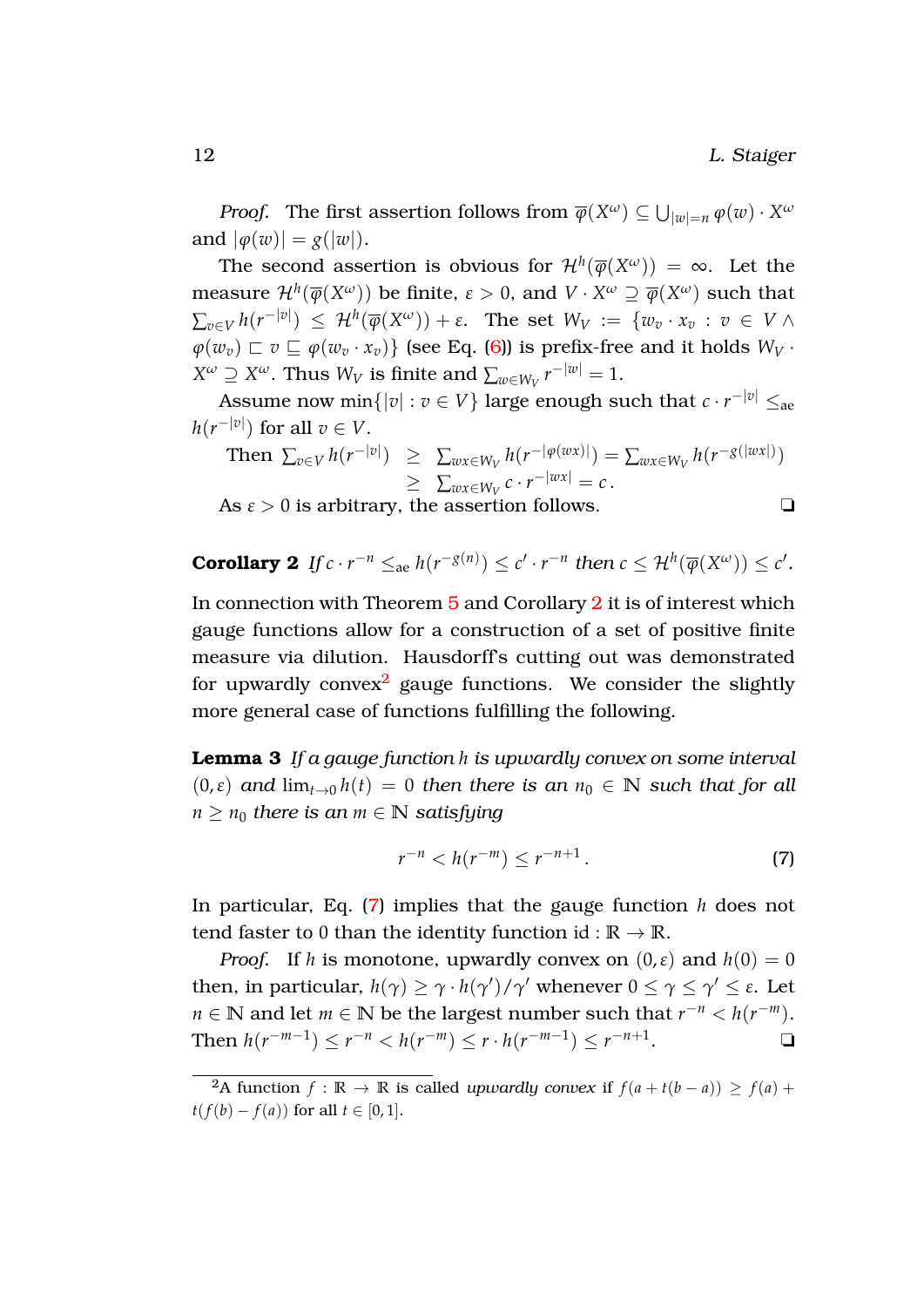**Remark 1** Using the scaling factor  $c = r^{n_0}$ , that is, considering  $c \cdot h$  instead of *h* and taking  $h'(t) = \min\{c \cdot h(t), r\}$  one can always assume that  $n_0 = 0$  and  $h'(1) > 1$ . Defining then  $g(n) := \max\{m :$ *m* ∈ **N**  $\land$  *r*<sup>-*n*</sup> < *h*(*r*<sup>-*m*</sup>)} we obtain via Property [1](#page-6-0) and Corollary [2](#page-12-0) that for every gauge function *h* fulfilling Eq. [\(7\)](#page-12-2) there is a subset  $F_h$ of  $X^\omega$  having finite and positive  $\mathcal{H}^h\text{-}\mathsf{measure}.$ 

#### <span id="page-13-0"></span>**4.2 Computable gauge functions**

The aim of this section is to show that the modulus function *g* and thus the dilution function  $\varphi$  can be chosen computable if the gauge function *h* fulfilling Eq. [\(7\)](#page-12-2) is computable.

<span id="page-13-1"></span>**Lemma 4** *Let*  $h: \mathbb{Q} \to \mathbb{R}$  *be a computable gauge function satisfying the conditions that*  $1 < h(1) < r$  *and for every*  $n \in \mathbb{N}$  *there is an*  $m \in \mathbb{N}$  *such that*  $r^{-n} < h(r^{-m}) \leq r^{-n+1}$ *. Then there is a computable strictly increasing function*  $g : \mathbb{N} \to \mathbb{N}$  *<i>such that*  $r^{-n-1} < h(r^{-g(n)}) < 1$ *r* −*n*+1 *.*

*Proof.* We define *g* inductively. To this end we compute for every *n* ≥ 1 a closed interval *I<sub>n</sub>* such that  $h(r^{-g(n)}) \in I_n \subset (r^{-n}, \min I_{n-1})$ 

We start with  $g(0) := 0$  and  $I_{-1} = [r, r+1]$  and estimate  $I_0$  as an sufficiently small approximating interval of  $h(r^{-g(0)})>1$  satisfying  $I_0 \subseteq (1,r)$ .

Assume now that for *n* the value  $g(n)$  and the interval  $I_n$  satisfying  $h(r^{-g(n)}) ∈ I_n ⊂ (r^{-n}, \min I_{n-1})$  are computed.

We search for an *m* and an approximating interval *I*(*m*), *h*( $r^{-m}$ ) ∈ *I*(*m*), such that *I*(*m*) ⊂ ( $r^{-n-1}$ , min *I<sub>n</sub>*). Since  $\liminf_{m \to \infty} h(r^{-m}) = 0$  and  $\exists m(r^{-n-1} < h(r^{-m}) \leq r^{-n})$  < min  $I_n$  this search will eventually be successful. Define  $g(n+1)$  as the first such *m* found by our procedure and set  $I_n := I(m)$ .

<span id="page-13-2"></span>Finally, the monotonicity of *h* implies  $g(n+1) > g(n)$ .

With Corollary [2](#page-12-0) we obtain the following.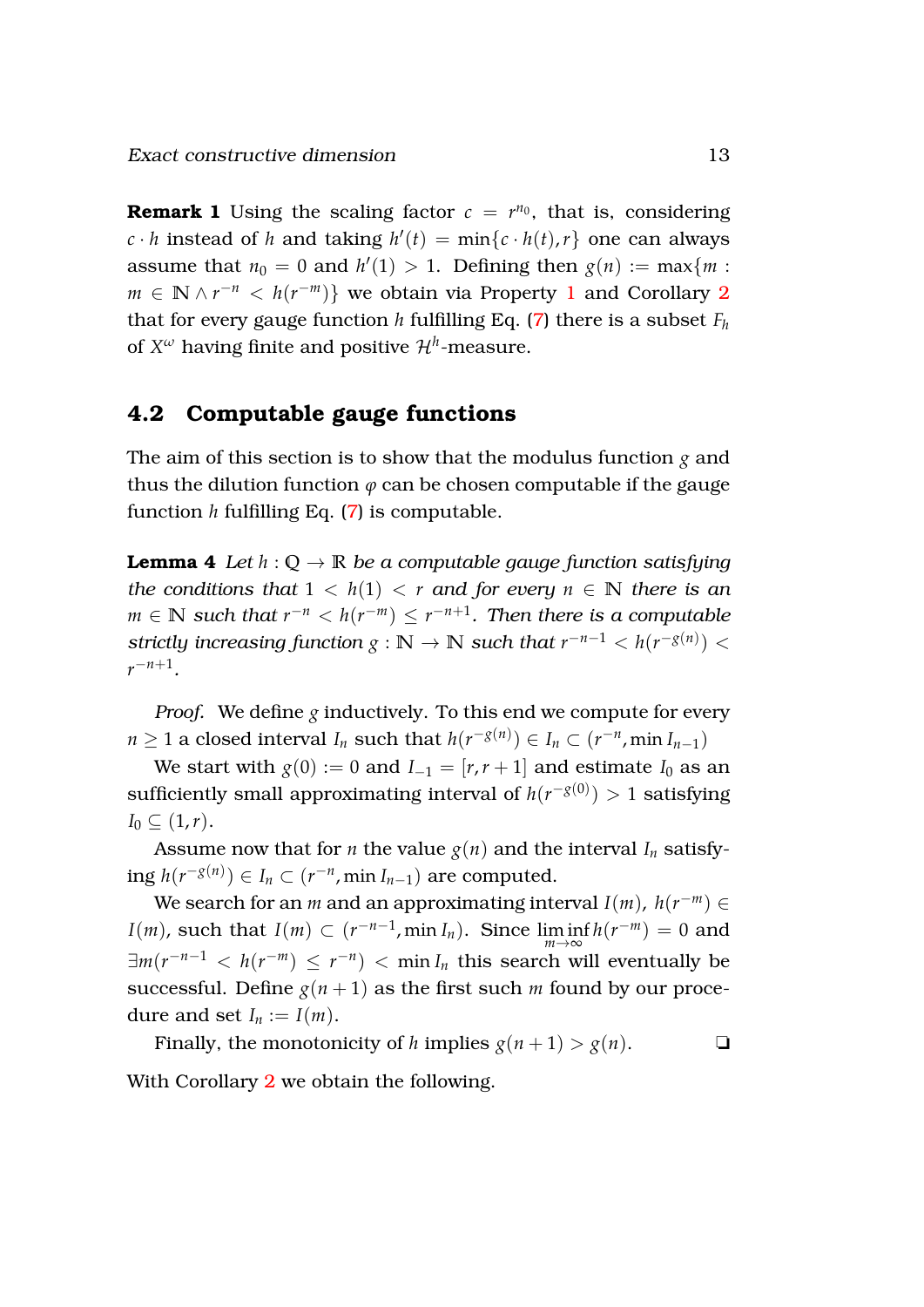**Corollary 3** *Under the hypotheses of Lemma [4](#page-13-1) there is a computable dilution function*  $\varphi: X^* \to X^*$  *such that*  $r^{-1} \leq \mathcal{H}^h(\overline{\varphi}(X^{\omega})) \leq r$ .

#### <span id="page-14-0"></span>**4.3 Complexity of diluted infinite strings**

In the final part of this section we show that, for a large class of computable gauge functions, the set  $\{\xi : KA(\xi[0..n]) \leq_{io} - \log_r h(r^{-n}) +$ *c*} (see Corollary [1\)](#page-10-2) has the function *h* as an exact dimension function, that is, a converse to Corollary [1](#page-10-2)[.2.](#page-10-3)

We use the following estimate on the a priori complexity of a diluted string from [\[Sta08\]](#page-19-9).

**Theorem 6** Let  $\varphi: X^* \to X^*$  be a one-to-one prefix-monotone recur*sive function satisfying Eq [\(6\)](#page-11-1) with strictly increasing modulus function g. Then*

<span id="page-14-1"></span> $\big| \text{KA}\big(\overline{\varphi}(\xi)[0..g(n)]\big) - \text{KA}\big(\xi[0..n]\big) \big| \leq O(1)$  *for all*  $\xi \in X^{\omega}$ .

This auxiliary result yields that certain sets of non-complex strings have non-null *h*-dimensional Hausdorff measure.

**Theorem 7** *If*  $h : \mathbb{Q} \to \mathbb{R}$  *is a computable gauge function satisfying Eq.* [\(7\)](#page-12-2) then there is  $a \in \mathbb{N}$  *such that* 

<span id="page-14-2"></span> $\mathcal{H}^{h}(\{\zeta : KA(\zeta[0..\ell]) \leq_{\text{ae}} - \log_r h(r^{-\ell}) + c\}) > 0.$ 

*Proof.* From the gauge function *h* we construct a computable dilution function  $\varphi$  with modulus function  $g$  such that  $r^{-(l+k+1)} <$  $g(r^{-g(l)}) < r^{-(l+k-1)}$  for a suitable constant *k* (cf. Lemma [4](#page-13-1) and Remark [1\)](#page-12-3). Then, according to Corollary [3,](#page-13-2)  $\mathcal{H}^h(\overline{\varphi}(X^{\omega})) > 0$ .

Using Theorem [6](#page-14-1) we obtain  $\text{KA}(\overline{\varphi}(\xi)[0..g(l)]) \leq \text{KA}(\xi[0..l]) + c_1 \leq$ *l* + *c*<sub>2</sub> for suitable constants *c*<sub>1</sub>, *c*<sub>2</sub>  $\in$  N. Let *n*  $\in$  N satisfy *g*(*l*) < *n*  $\le$  $g(n+1)$ . Then  $\text{KA}(\overline{\varphi}(\xi)[0..n]) \leq \text{KA}(\overline{\varphi}(\xi)[0..g(l+1)]) \leq l+1+c_2$ .

Now from  $l + k - 1 < -\log_r h(r^{-g(l)}) \le -\log_r h(r^{-n})$  we obtain the assertion  $\text{KA}(\overline{\varphi}(\xi)[0..n]) \le -\log_r h(r^{-n}) + k + c_2.$ 

Now Corollary [1](#page-10-2)[.2](#page-10-3) and Theorem [7](#page-14-2) the following analogue to Ryabko's [\[Rya84\]](#page-19-4) result.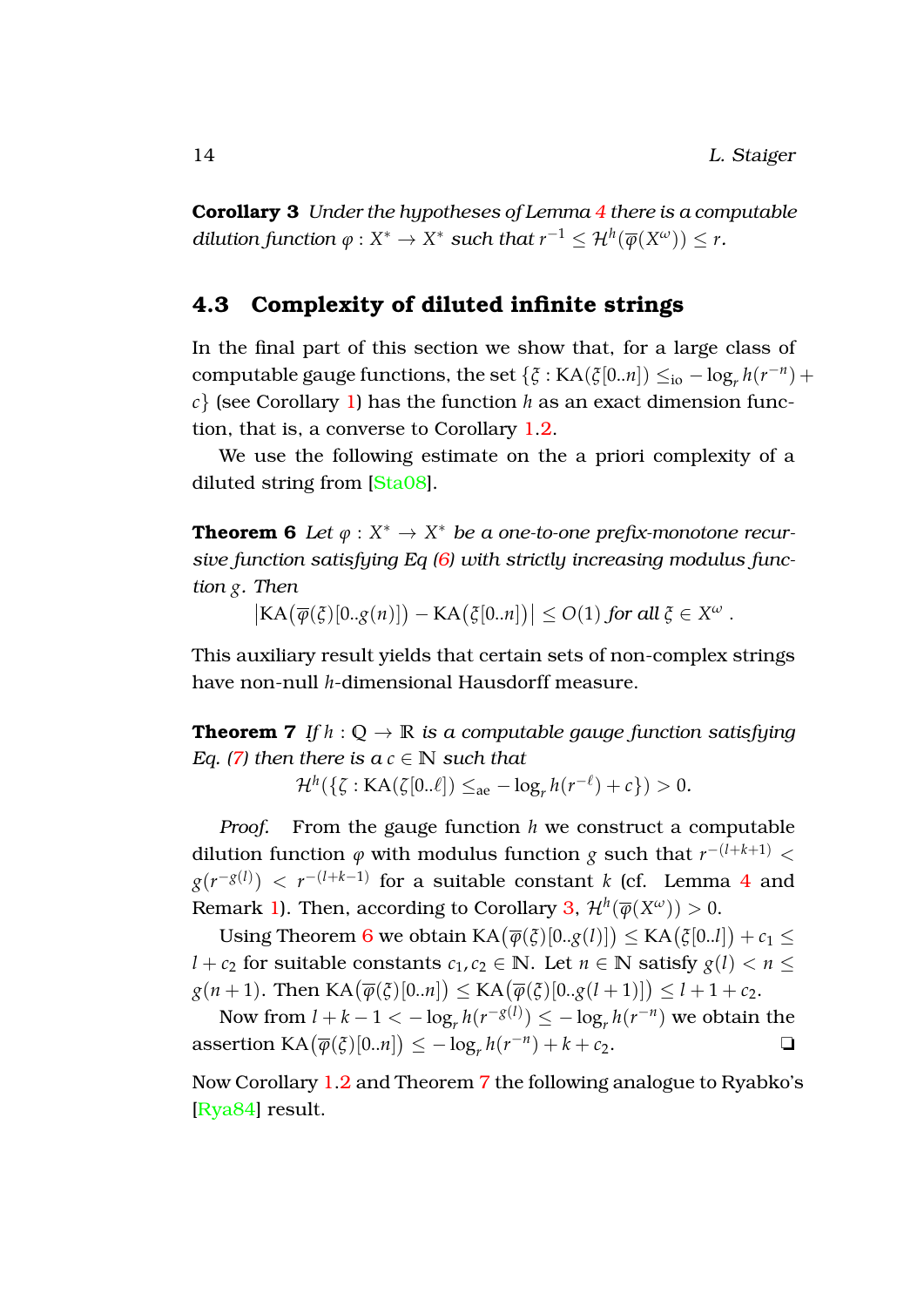**Lemma 5** If  $h : \mathbb{Q} \to \mathbb{R}$  is a computable gauge function satisfying *Eq.* [\(7\)](#page-12-2) then there is  $a \, c \in \mathbb{N}$  such that *h* is an exact Hausdorff *dimension for the sets*  $\{\xi : KA(\xi[0..n]) \leq_{io} - \log_r h(r^{-n}) + c\}$  *and*  $\{\zeta : KA(\zeta[0..\ell]) \leq_{\text{ae}} - \log_r h(r^{-\ell}) + c\}.$ 

### <span id="page-15-0"></span>**5 Functions of the logarithmic scale**

The final part of this paper is devoted to a generalisation of the "usual" dimensions using Hausdorff's family of functions of the logarithmic scale. This family is, similarly to the family  $h_\alpha(t) = t^\alpha$ , also linearly ordered and, thus, allows for more specific versions of Corollary [1](#page-10-2)[.2](#page-10-3) and Theorem [7.](#page-14-2)

A function of the form where the first non-zero exponent satisfies  $p_i > 0$ 

$$
h_{(p_0,...,p_k)}(t) = t^{p_0} \cdot \prod_{i=1}^k (\log^i \frac{1}{t})^{p_i}
$$
 (8)

is referred to as a *function of the logarithmic scale* (see [\[Hau18\]](#page-18-3)). Here we have the convention that  $\log^i t = \max\{\log_t \ldots \log_t t, 1\}.$  $\overline{i}$  times *i* times

One observes that the lexicographic order on the tuples  $(p_0, \ldots, p_k)$ yields an order of the functions  $h_{(p_0,...,p_k)}$  in the sense that  $(p_0,\ldots,p_k)>_{\text{lex}}$  $(q_0, \ldots, q_k)$  if and only if  $h_{(q_0, \ldots, q_k)}(t) \prec h_{(p_0, \ldots, p_k)}(t)$ .

This gives rise to a generalisation of the "usual" Hausdorff dimension as follows.

$$
\dim_H^{(k)} F := \sup \{ (p_0, \dots, p_k) : \mathcal{H}^{h_{(p_0, \dots, p_k)}}(F) = \infty \}
$$
  
= 
$$
\inf \{ (p_0, \dots, p_k) : \mathcal{H}^{h_{(p_0, \dots, p_k)}}(F) = 0 \}
$$
 (9)

When taking supremum or infimum we admit also values −∞ and ∞ although we did not define the corresponding functions of the  $\log$ arithmic scale. E.g.  $\dim_{\rm H}^{(1)}F = (0,\infty)$  means that  ${\mathcal H}^{h_{(0,\gamma)}}(F) = \infty$ but  $\mathcal{H}^{h_{(\alpha,-\gamma)}}(F)=0$  for all  $\gamma\in(0,\infty)$  and all  $\alpha>0.$ 

The following theorems generalise Ryabko's [\[Rya84\]](#page-19-4) result on the "usual" Hausdorff dimension (case  $k = 0$ ) of the set of strings having asymptotic Kolmogorov complexity  $\leq p_0$ .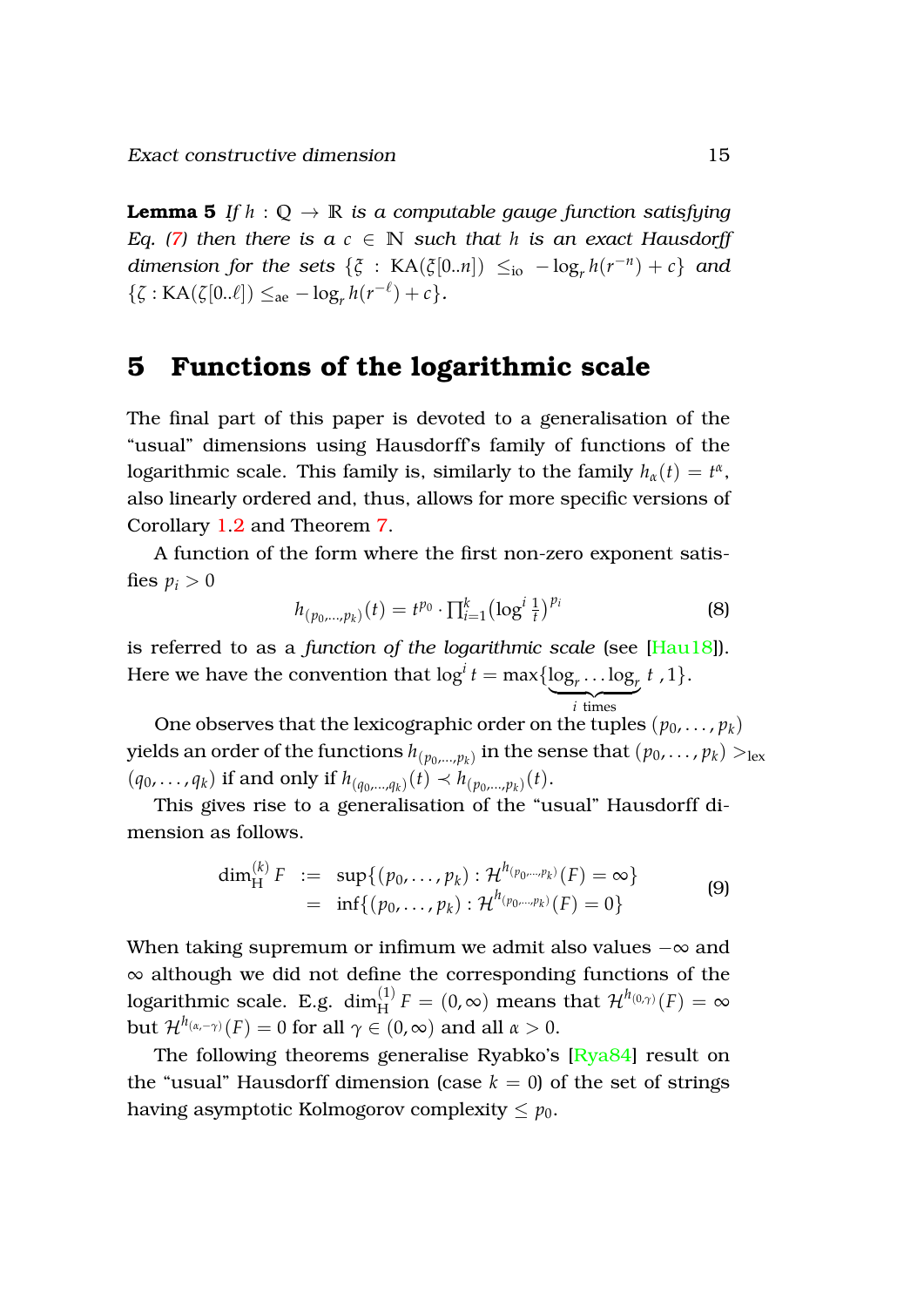Let  $h_{(p_0,...,p_k)}$  be a function of the logarithmic scale. We define its first logarithmic truncation as  $\beta_h(t) := -\log_r h_{(p_0,\dots,p_{k-1})}$ . Observe that  $\beta_h(r^{-n}) = p_0 \cdot n + \sum_{i=1}^{k-1}$  $\int_{i=1}^{k-1} p_i \cdot \log^i n$  and  $-\log h_{(p_0,...,p_k)}(r^{-n}) =$  $\beta_h(r^{-n}) + p_k \cdot \log^k n$ , for sufficiently large  $n \in \mathbb{N}$ .

<span id="page-16-0"></span>Then from Corollary [1](#page-10-2)[.2](#page-10-3) we obtain the following result.

**Theorem 8 ([\[Mie10\]](#page-18-9))** *Let*  $k > 0$ ,  $(p_0, ..., p_k)$  *be a*  $(k + 1)$ *-tuple and h*(*p*0,...,*p<sup>k</sup>* ) *be a function of the logarithmic scale. Then*  $\dim^{(k)}_{\rm H}$  $\left\{ \xi : \xi \in X^\omega \wedge \liminf_{n \to \infty} \frac{KA(\xi[0..n]) - \beta_h(2^{-n})}{\log^k n} \right\}$  $\left\{\frac{1}{\log^k n} \right\} \leq (p_0, \ldots, p_k).$ 

*Proof.* From  $\liminf_{n\to\infty} \frac{KA(\xi[0..n])-\beta_h(2^{-n})}{\log^k n}$  $\frac{\ln|D - p_h(2)|}{\log^k n}$  <  $p_k$  follows KA( $\zeta[0..n]$ )  $\leq$  $\beta_h(2^{-n}) + p'_h$  $p'_k \cdot \log^k n + O(1)$  for some  $p'_k < p_k$ . Thus  $h_{(p_0,...,p'_k)} \prec h_{(p_0,...,p_k)}$ and the assertion follows from Corollary  $1.2$  $1.2$ .

<span id="page-16-1"></span>Using Theorem [7](#page-14-2) we obtain a partial converse to Theorem [8](#page-16-0) slightly refining Satz 4.11 of [\[Mie10\]](#page-18-9).

**Theorem 9** *Let*  $k > 0$ ,  $(p_0, \ldots, p_k)$  *be a*  $(k+1)$ *-tuple where*  $p_0 > 0$  *and p*0, . . . , *pk*−<sup>1</sup> *are computable numbers. Then for the function h*(*p*0,...,*p<sup>k</sup>* ) *it holds*

$$
\dim_H^{(k)}\left\{\xi:\xi\in X^\omega\wedge\limsup_{n\to\infty}\frac{\text{KA}(\xi[0..n])-\beta_h(2^{-n})}{\log^kn}\leq p_k\right\}=(p_0,\ldots,p_k).
$$

*Proof.* Let  $p'_k < p_k$  be a computable number. Then  $h_{(p_0,...,p'_k)}$ *k* is a computable gauge function,  $h_{(p_0,...,p'_k)} \prec h_{(p_0,...,p_k)}$  and  $\mathcal{H}^h(\{\xi\}$  :  $KA(\xi[0..n]) \le -\log_r h(r^{-n}) + c_h) > 0$  for  $h = h_{(p_0,...,p'_k)}$  and some constant  $c_h$ . Moreover the relation  $\text{KA}(\xi[0..n]) \leq -\log_r h(r^{-n}) + c_h$ implies lim sup *n*→∞  $KA(\xi[0..n]) - \beta_h(2^{-n})$  $\frac{\ln(n) - p_h(2^{-n})}{\log^k n} \leq p_k.$ Thus  $\dim^{(k)}_{\rm H}$ n *ξ* : *ξ* ∈ *X <sup>ω</sup>* ∧ lim sup *n*→∞  $KA(\xi[0..n]) - \beta_h(2^{-n})$  $\frac{\rho(n!)-\beta_h(2^{-n})}{\log^k n}\leq p_k\Big\}\geq (p_0,\ldots,p'_k)$ *k* ). As  $p'_k$  $\mathbf{k}'$  can be made arbitrarily close to  $p_k$  the assertion follows.  $\Box$ 

Ryabko's [\[Rya84\]](#page-19-4) theorem is independent of the kind of complexity we use. The following example shows that, already in case  $k = 1$ , Theorem [8](#page-16-0) does not hold for plain Kolmogorov complexity KS (cf. [\[Usp92,](#page-19-2) [US96,](#page-19-3) [DH10\]](#page-17-2)).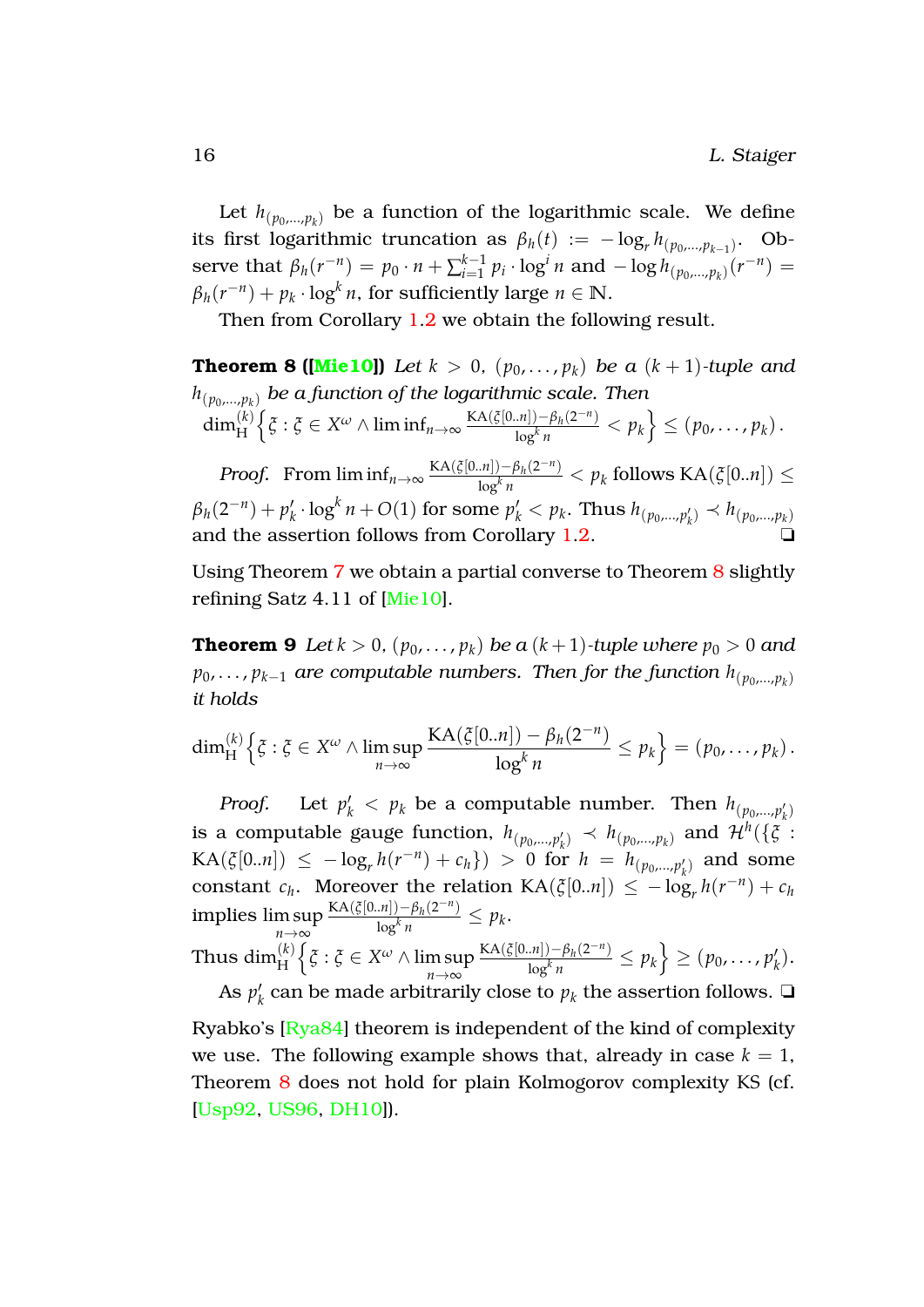**Example 1** It is known that  $\text{KS}(\xi[0..n]) \leq n - \log_r n + O(1)$  for all *ξ* ∈ *X <sup>ω</sup>* (cf. [\[DH10,](#page-17-2) Corollary 3.11.3]). Thus every *ξ* ∈ *X <sup>ω</sup>* satisfies lim inf *n*→∞ KS(*ξ*[0..*n*])−*n*  $\frac{L_2[0..n]-n}{\log_r n} < -\frac{1}{2}$ . Consequently,

$$
\dim_H^{(1)}\{\xi:\xi\in X^\omega\wedge \liminf_{n\to\infty}\frac{\text{KS}(\xi[0..n])-n}{\log_{|X|}n} < -\frac{1}{2}\} = (1,0) >_{\text{lex}} (1,-\frac{1}{2}).
$$

It would be desirable to prove Theorem [7](#page-14-2) for arbitrary gauge func-tions or Theorem [9](#page-16-1) for arbitrary  $(k+1)$ -tuples. One obstacle is that, in contrast to the case of real number dimension where the computable numbers are dense in the reals, already the computable pairs  $(p_0, p_1)$  are not dense in the above mentioned lexicographical order of pairs. This can be verified by the following fact.

**Remark 2** Let  $p_0 \in (0, 1)$ . If  $r^{-p_0 \cdot n} \leq h(r^{-n}) \leq n \cdot r^{-p_0 \cdot n}$  for a computable function  $h : \mathbb{Q} \to \mathbb{R}$  and sufficiently large  $n \in \mathbb{N}$  then  $p_0$ is a computable real. Thus, if  $p_0$  is not a computable number, the interval between  $h_{(p_0,0)}$  and  $h_{(p_0,1)}$  does not contain a computable gauge function.

## **References**

- <span id="page-17-0"></span>[CST06] Cristian S. Calude, Ludwig Staiger, and Sebastiaan A. Terwijn. On partial randomness. *Ann. Pure Appl. Logic*, 138(1-3):20–30, 2006.
- <span id="page-17-3"></span>[Dal74] Robert P. Daley. The extent and density of sequences within the minimal-program complexity hierarchies. *J. Comput. System Sci.*, 9:151–163, 1974.
- <span id="page-17-2"></span>[DH10] Rodney G. Downey and Denis R. Hirschfeldt. *Algorithmic Randomness and Complexity*. Theory and Applications of Computability. Springer-Verlag, New York, 2010.
- <span id="page-17-1"></span>[Edg08] Gerald Edgar. *Measure, topology, and fractal geometry*. Undergraduate Texts in Mathematics. Springer, New York, second edition, 2008.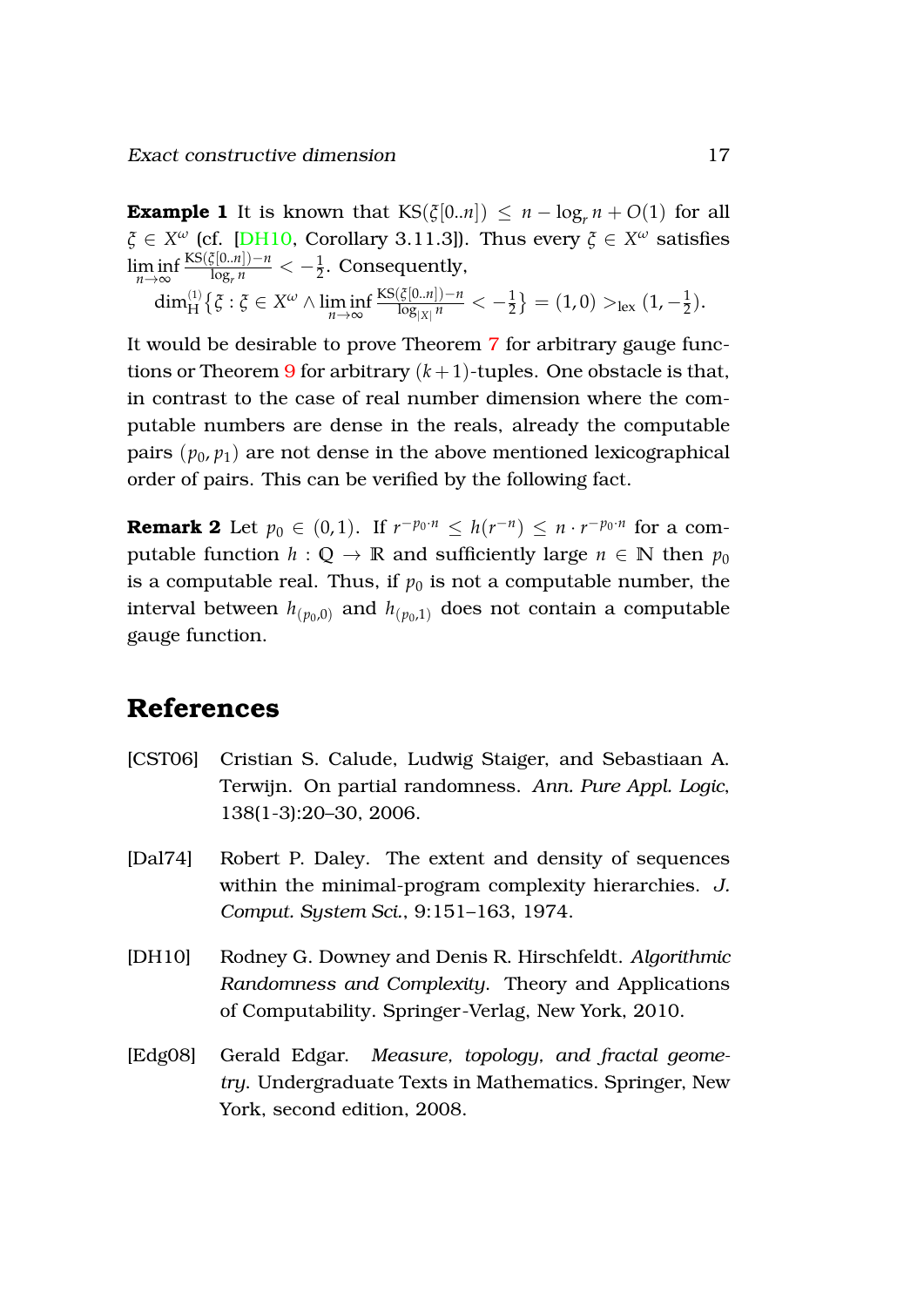- <span id="page-18-7"></span>[Fal90] Kenneth Falconer. *Fractal geometry*. John Wiley & Sons Ltd., Chichester, 1990.
- <span id="page-18-5"></span>[GMW88] Siegfried Graf, R. Daniel Mauldin, and Stanley C. Williams. The exact Hausdorff dimension in random recursive constructions. *Mem. Amer. Math. Soc.*, 71(381):x+121, 1988.
- <span id="page-18-3"></span>[Hau18] Felix Hausdorff. Dimension und äußeres Maß. Math. *Ann.*, 79(1-2):157–179, 1918.
- <span id="page-18-0"></span>[Lut00] Jack H. Lutz. Gales and the constructive dimension of individual sequences. In *Automata, languages and programming (Geneva, 2000)*, volume 1853 of *Lecture Notes in Comput. Sci.*, pages 902–913. Springer, Berlin, 2000.
- <span id="page-18-1"></span>[Lut03] Jack H. Lutz. The dimensions of individual strings and sequences. *Inform. and Comput.*, 187(1):49–79, 2003.
- <span id="page-18-4"></span>[MGW87] R. Daniel Mauldin, Siegfried Graf, and Stanley C. Williams. Exact Hausdorff dimension in random recursive constructions. *Proc. Nat. Acad. Sci. U.S.A.*, 84(12):3959–3961, 1987.
- <span id="page-18-8"></span>[Mie08] Jöran Mielke. Refined bounds on Kolmogorov complexity for *ω*-languages. *Electr. Notes Theor. Comput. Sci.*, 221:181–189, 2008.
- <span id="page-18-9"></span>[Mie10] Jöran Mielke. Verfeinerung der Hausdorff-Dimension und *Komplexitat von ¨ ω-Sprachen*. PhD thesis, Martin-Luther-Universität Halle-Wittenberg, 2010.
- <span id="page-18-6"></span>[MM09] R. Daniel Mauldin and Alexander P. McLinden. Random closed sets viewed as random recursions. *Arch. Math. Logic*, 48(3-4):257–263, 2009.
- <span id="page-18-2"></span>[RS06] Jan Reimann and Frank Stephan. Hierarchies of randomness tests. In *Mathematical logic in Asia*, pages 215– 232. World Sci. Publ., Hackensack, NJ, 2006.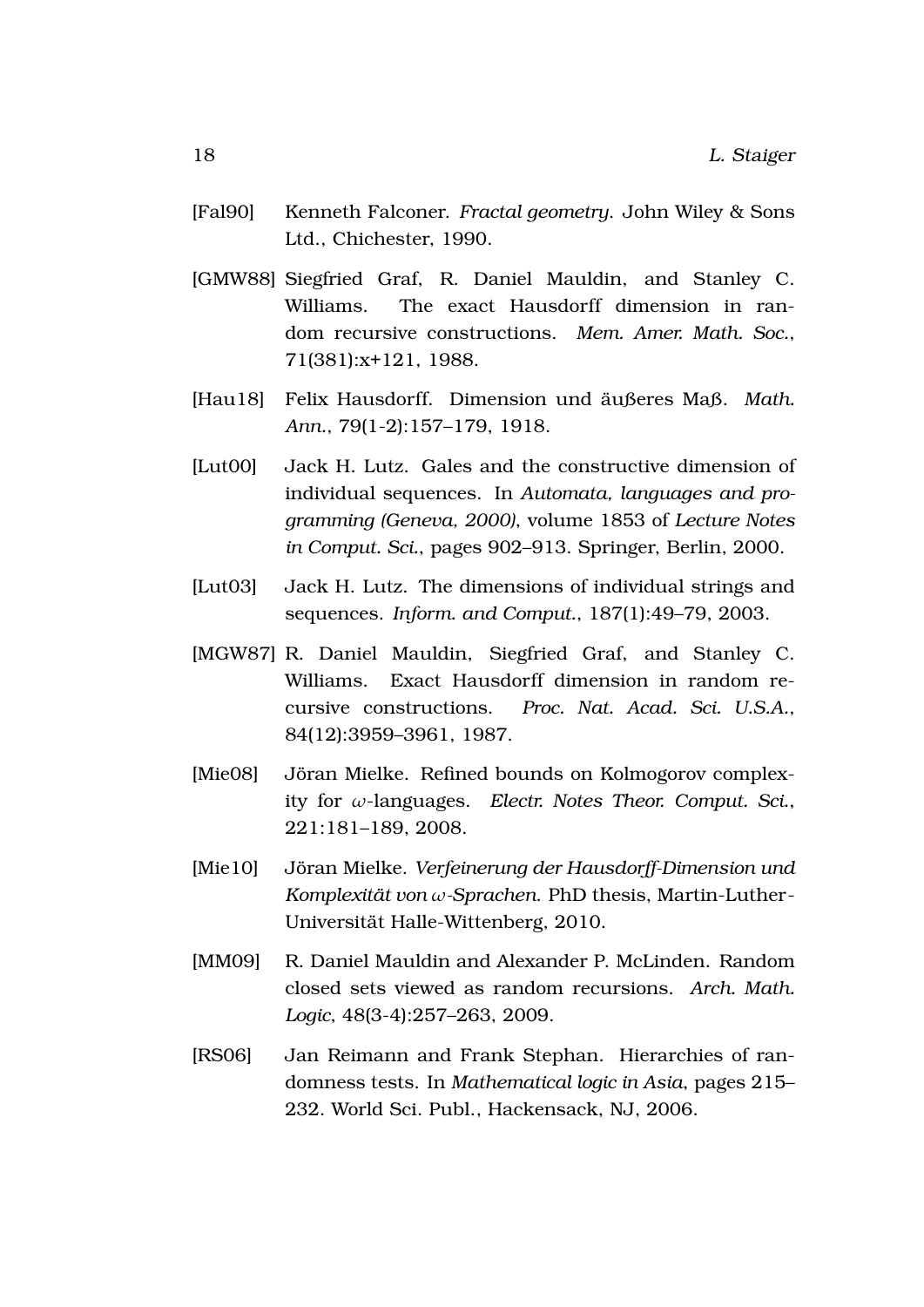- <span id="page-19-4"></span>[Rya84] Boris Ya. Ryabko. Coding of combinatorial sources and Hausdorff dimension. *Dokl. Akad. Nauk SSSR*, 277(5):1066–1070, 1984.
- <span id="page-19-5"></span>[Rya86] Boris Ya. Ryabko. Noise-free coding of combinatorial sources, Hausdorff dimension and Kolmogorov complexity. *Problemy Peredachi Informatsii*, 22(3):16–26, 1986.
- <span id="page-19-8"></span>[Sch71] Claus-Peter Schnorr. *Zufalligkeit und Wahrscheinlichkeit. ¨ Eine algorithmische Begrundung der Wahrscheinlichkeit- ¨ stheorie*. Lecture Notes in Mathematics, Vol. 218. Springer-Verlag, Berlin, 1971.
- <span id="page-19-6"></span>[Sta93] Ludwig Staiger. Kolmogorov complexity and Hausdorff dimension. *Inform. and Comput.*, 103(2):159–194, 1993.
- <span id="page-19-7"></span>[Sta98] Ludwig Staiger. A tight upper bound on Kolmogorov complexity and uniformly optimal prediction. *Theory Comput. Syst.*, 31(3):215–229, 1998.
- <span id="page-19-0"></span>[Sta05] Ludwig Staiger. Constructive dimension equals Kolmogorov complexity. *Inform. Process. Lett.*, 93(3):149– 153, 2005.
- <span id="page-19-9"></span>[Sta08] Ludwig Staiger. On oscillation-free *ε*-random sequences. *Electr. Notes Theor. Comput. Sci.*, 221:287–297, 2008.
- <span id="page-19-1"></span>[Tad02] Kohtaro Tadaki. A generalization of Chaitin's halting probability Ω and halting self-similar sets. *Hokkaido Math. J.*, 31(1):219–253, 2002.
- <span id="page-19-3"></span>[US96] Vladimir A. Uspensky and Alexander Shen. Relations between varieties of Kolmogorov complexities. *Math. Systems Theory*, 29(3):271–292, 1996.
- <span id="page-19-2"></span>[Usp92] Vladimir A. Uspensky. Complexity and entropy: an introduction to the theory of Kolmogorov complexity. In Osamu Watanabe, editor, *Kolmogorov complexity and*